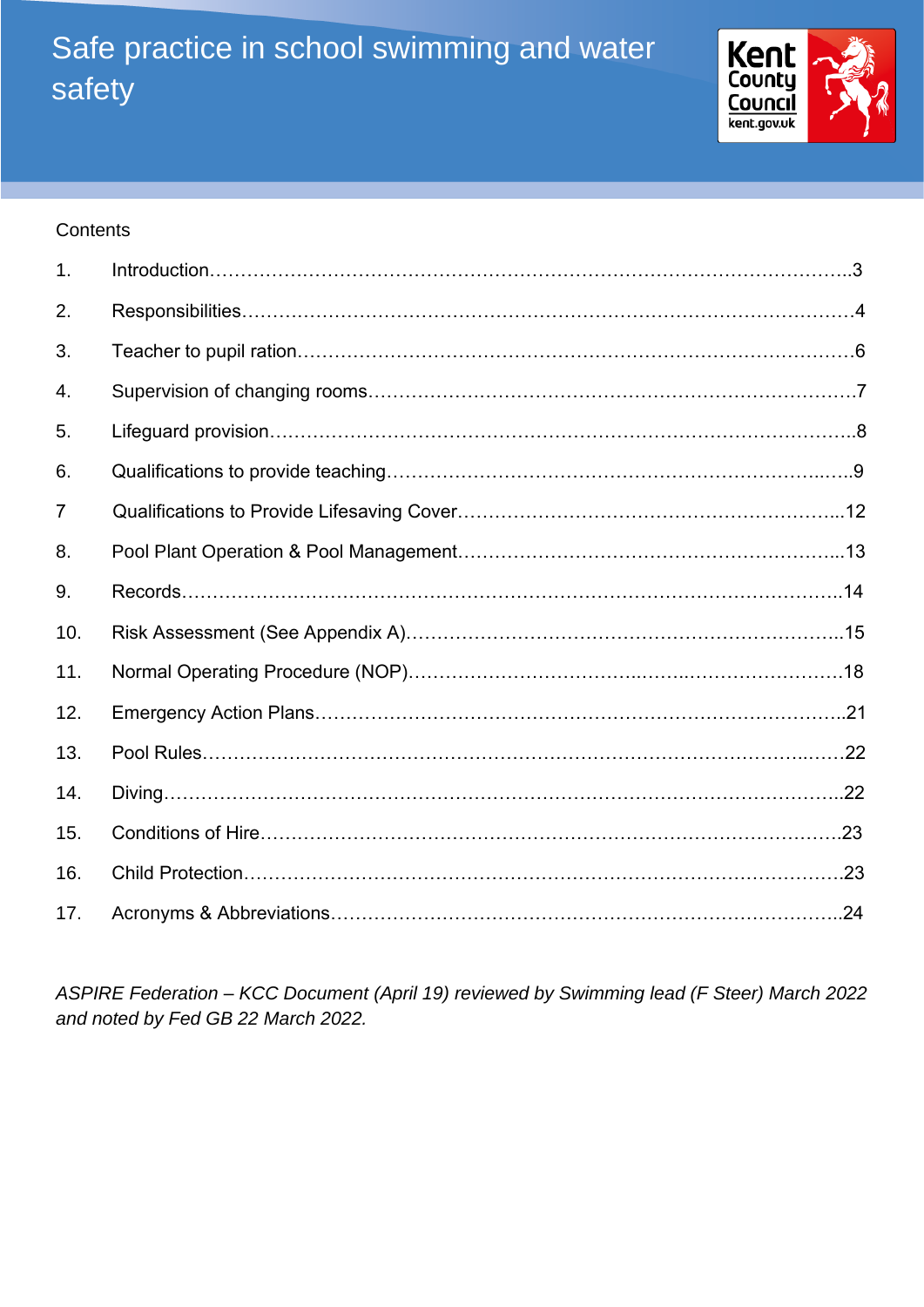#### 1. **Introduction**

1.1 Swimming is an important life skill. In addition, it is a highly beneficial activity for acquiring an increased movement, vocabulary and skills, for health, for enjoyment and as a threshold skill, giving access to many other water-based recreational activities. It is one of the few activities that people can enjoy all their life either on their own or with friends and family of the same or different ages, whether just for fun or competitively.

1.2 The purpose of this document is to provide guidance on safe practice in school swimming and water safety, whether at a school pool, hydrotherapy pool or a public swimming pool.

1.3 Each school that has pupils taking part in swimming has a responsibility to ensure that it takes sufficient action to safeguard staff and pupils. It should be aware of:

- the risk assessment that is in use for the swimming pool.
- the Normal Operating Procedure (NOP)
- the Emergency Action Plan (EAP)
- conditions of hire if relevant
- pool rules
- any special needs requirements or medical conditions of pupils.

1.4 This document sets out the policies and procedures of Kent County Council (KCC) in relation to swimming pool safety. The appendices contain model procedures and forms which must be made specific to each school pool.

#### 1.5 **References:**

All schools with their own pools should have a copy of HSG 179 "Managing Health & Safety in Swimming Pools" 4th Edition 2018, downloadable from the HSE website

All schools should hold a copy of the AFPE (Association for Physical Education) 2016 edition of "Safe Practice in Physical Education and School Sport", details further guidance on safety issues including swimming; can be obtained via the website

"Safe Supervision" CIMSPA 2001 (Published: 2nd edition 2001, reprinted 2012) This is a joint publication from CIMSPA, ASA, IOS and Lifesavers (RLSS UK). Can be purchased directly from **CIMSPA**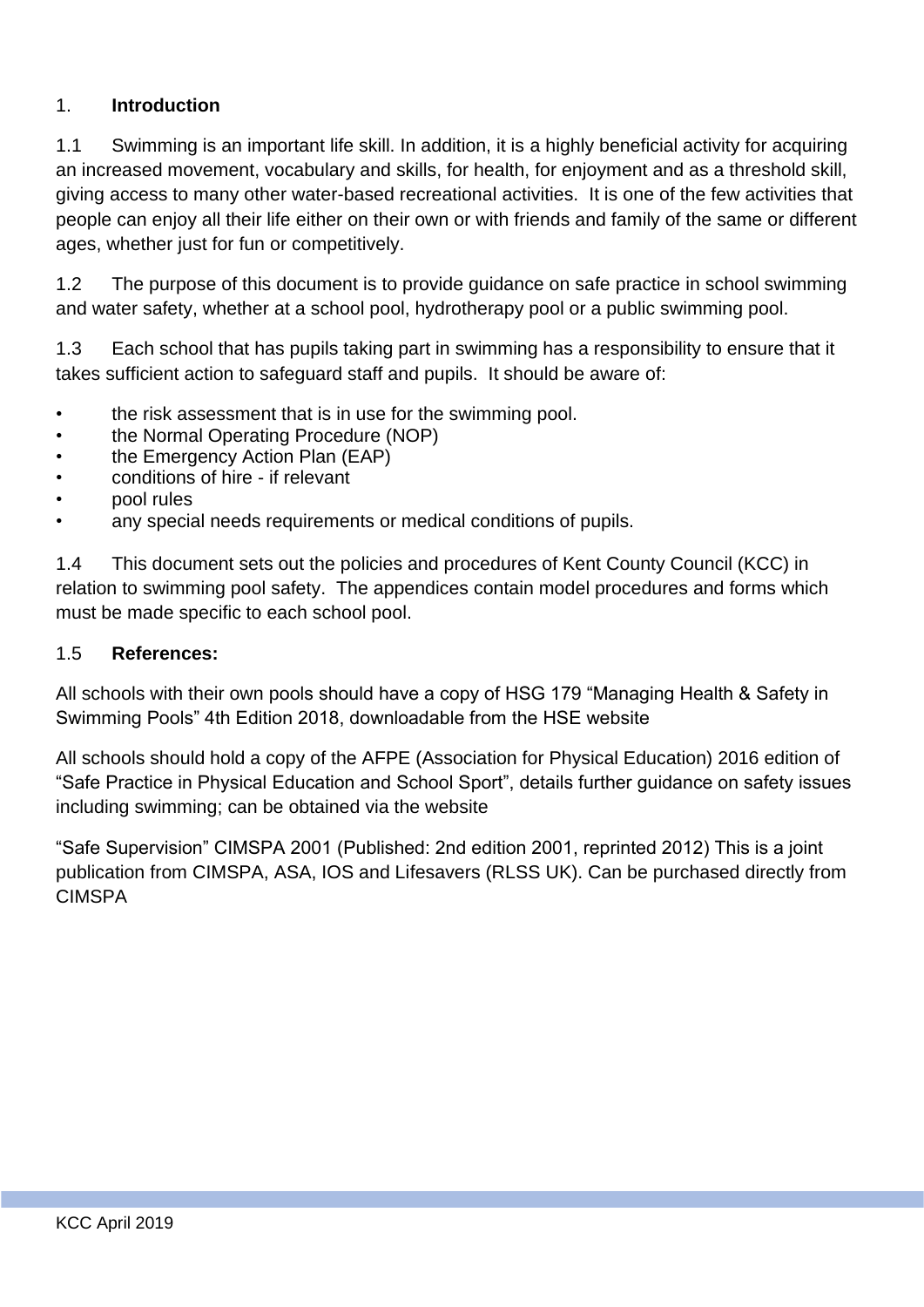#### 2. **Responsibilities**

#### 2.1 **Overall County Council responsibility**

KCC has responsibility for ensuring safety in swimming in schools where they are the employer. As part of this responsibility KCC provides the safety policy, guidance, procedures for swimming, and ensures that its employees receive the necessary training to carry out their delegated tasks. This policy and associated guidance are designed to be adapted to suit each individual school.

In Foundation, Voluntary Aided schools and Academies the Governing Body holds this responsibility.

#### 2.2 **School responsibility**

The Governing Body and Senior Management of the school should ensure that a nominated member of staff is delegated the responsibility of swimming coordinator and applying the swimming pool safety policy and procedures in the school. This will include the operation of the school's own swimming facility or use of a third-party pool. It also includes monitoring and recording of the;

- appropriate risks assessments
- pool safety operation procedures (NOP & EAP)
- qualifications and training of staff and record keeping
- any instructions issued to staff
- conditions of hire or arrangements for use of the pool.

#### 2.3 **Teaching staff**

Teachers have a duty of care that operates for any activity in which children are involved; teachers cannot transfer that duty of care to anyone else. This applies to all activities within the school curriculum and to extra-curricular activities organised by the school during and outside school hours, whether on or off the school site.

In relation to swimming this means that:

- children are appropriately supervised when changing
- pupils are under control at all times
- a headcount is taken before, during and after sessions
- normal and emergency procedures are followed and enforced as necessary
- teachers have an overview of the teaching of their children and the conduct of the class.

Primary school teachers should accompany their own class to swimming whenever possible, because of the special knowledge they have of their pupils.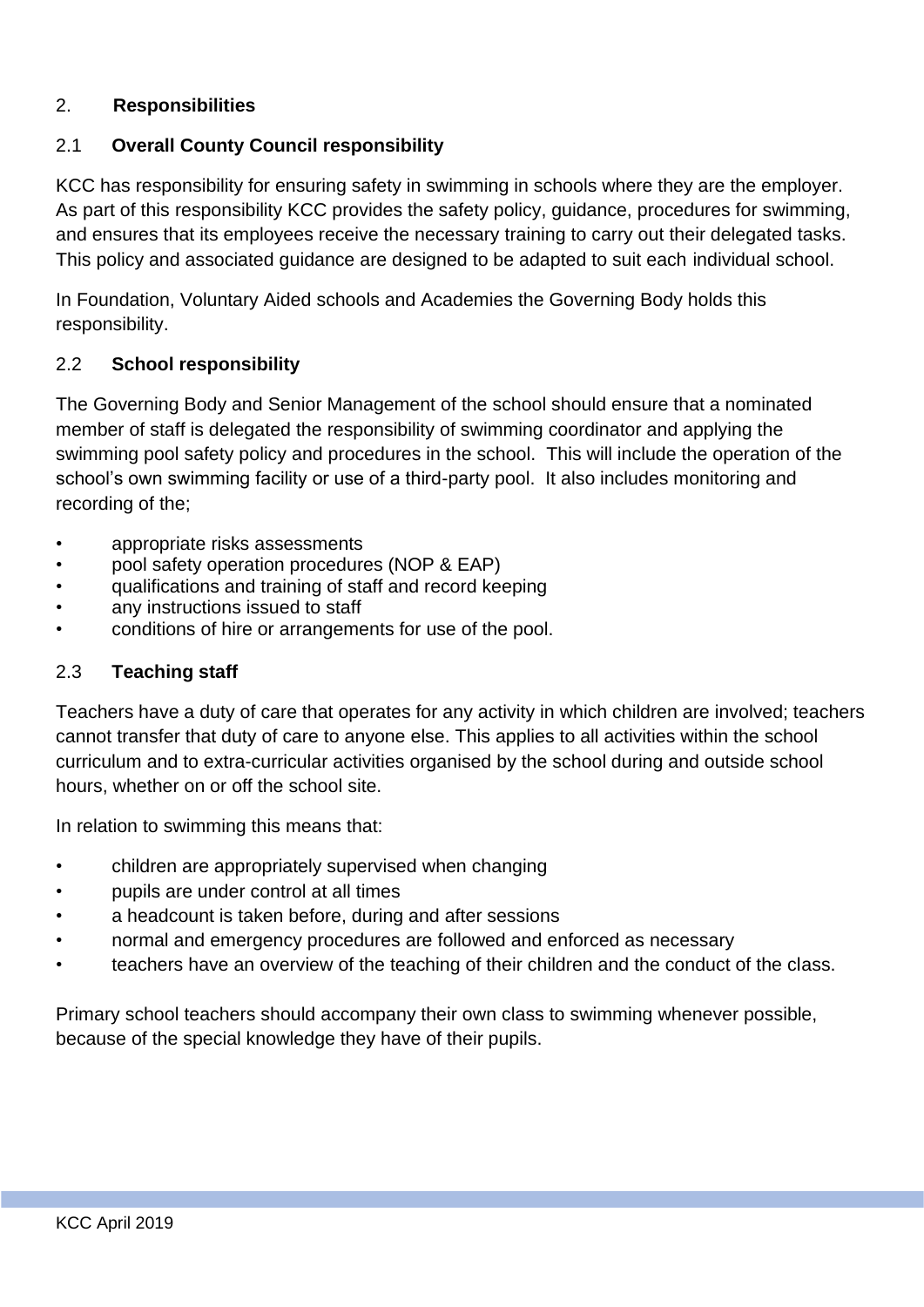## 2.4 **Adults other than teachers**

Adults other than teachers (AOTTs) are beneficial and in some cases can be essential support with the delivery of swimming in school and in the extended curriculum, whether on or off site.

They can:

- support and work beside teachers
- supervise changing
- administer first aid
- look after any children whom are unwell or children who are not swimming.

Teachers cannot transfer their duty of care to AOTTs but where AOTTs have swimming teaching qualifications they may be involved in the teaching of swimming.

Higher Level Teaching Assistants (HLTA) who have the required specific competencies may replace a teacher who does not, so long as there is always another teacher present on poolside teaching with the group. The pool environment is more isolated than a classroom where they can more easily call upon qualified teacher support if required.

AOTTs should be vetted by the disclosure and barring service (DBS) to work with children.

#### 2.4 **Specialist swimming teachers and swimming instructors**

Specialist swimming teachers are teachers with Qualified Teacher Status (QTS) who also hold an Amateur Swimming Association (ASA) swimming teaching qualification.

Swimming instructors will hold a relevant ASA teaching qualification and may be employed by a public pool or employed by a school to teach in their own pool.

Both have responsibility for ensuring the safe conduct of the class in the water and on the poolside, in line with good practice and their training which includes:

- planning, developing and monitoring the swimming programme
- preparing schemes of work appropriate to pupils' ages, abilities and interests
- co-operating with the class teacher to check numbers of pupils before, during and after each session
- identifying specific groups for each swimming session
- being familiar with the Normal Operating Procedure (NOP) & Emergency Action Plan (EAP) for the pool
- being familiar with the emergency equipment provided
- running emergency drills at least every term
- ensure adequate lifesaving and first aid cover is available and is maintained at all times
- entering the water and affecting a rescue if necessary.
- they must be vetted by the disclosure and barring service to work with children.
- they will organise non-specialist class teaching staff who maintain their duty of care for the children.

Ideally a specialist or fully qualified teacher should always be present when children are being taught swimming.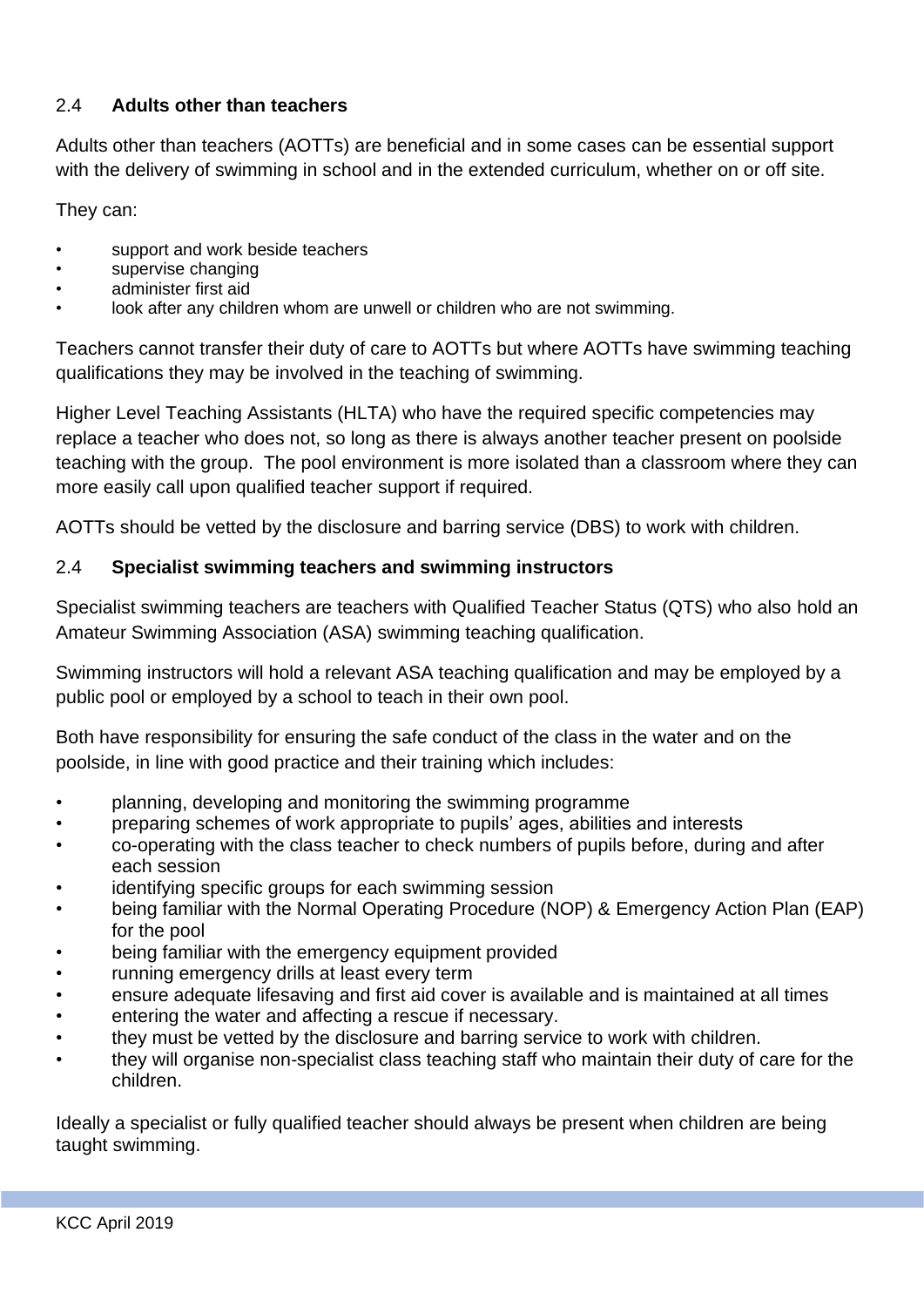## **In school learner pools**

In small shallow water (1.2m and under) school learner pools it may not be practical to have a specialist swimming teacher or instructor of swimming present. In these circumstances the class teacher, trained to teach swimming, may be the only teacher present and will take on the responsibilities of the specialist teacher. They must never work alone.

#### **2.62 Lifeguards**

Pool operators have a responsibility for the safety of all who use their pools. Whenever children swim, there must be someone present with appropriate lifeguarding, rescue and first aid skills. To identify the number of lifeguards that may be required, the HSE have produced the table below.

| <b>Approximate Pool Size:</b> | Area M2            | <b>Number of lifeguards</b> | <b>Number of lifeguard's</b> |
|-------------------------------|--------------------|-----------------------------|------------------------------|
| $\underline{\mathbf{M}}$      |                    |                             | busy conditions              |
| $20.0 \times 8.5$             | 170M <sup>2</sup>  | --                          |                              |
| $25.0 \times 8.5$             | 212M <sup>2</sup>  |                             |                              |
| 25.0 x 10.0                   | 250M <sup>2</sup>  |                             |                              |
| 25.0 x 12.5                   | 312 M <sup>2</sup> | ⊆                           |                              |
| 33.3 x 12.5                   | 416 $M2$           |                             |                              |
| 50.0 x 20.0                   | 1000M <sup>2</sup> | <u>4</u>                    |                              |

| Location:         | Role:                                                                        |
|-------------------|------------------------------------------------------------------------------|
| In a school pool  | This must be a teacher, the swimming teacher or<br>an AOTT                   |
| In a public pool  | This must be a qualified pool lifeguard                                      |
| In a private pool | This must be a qualified lifeguard, a teacher, the<br>swimming or an AOTT    |
| Hydrotherapy pool | This must be specialist staff, a teacher, the<br>swimming teacher or an AOTT |

The above is only designed as a guide, additional lifeguards may be required if there are hidden areas of water or where there are extensive areas of water deeper than 2 metres. Conversely, fewer may be required where the pool only contains water of 1 metre or less in depth, or during programmed school swimming sessions, considering the ages and swimming abilities of the pupils, and the numbers being supervised by competent members of staff.

Whoever it is, the person responsible for lifeguarding, rescue and first aid will:

- be familiar with the pools normal operating procedures & emergency action plans
- maintain constant observation of the pool and pool users
- carry out rescues and initiate any other emergency action as required
- be able to affect a rescue from the bottom of the deepest part of the pool
- administer first aid
- prevent unsafe activities
- ensure that the pool is never left unsupervised whilst in use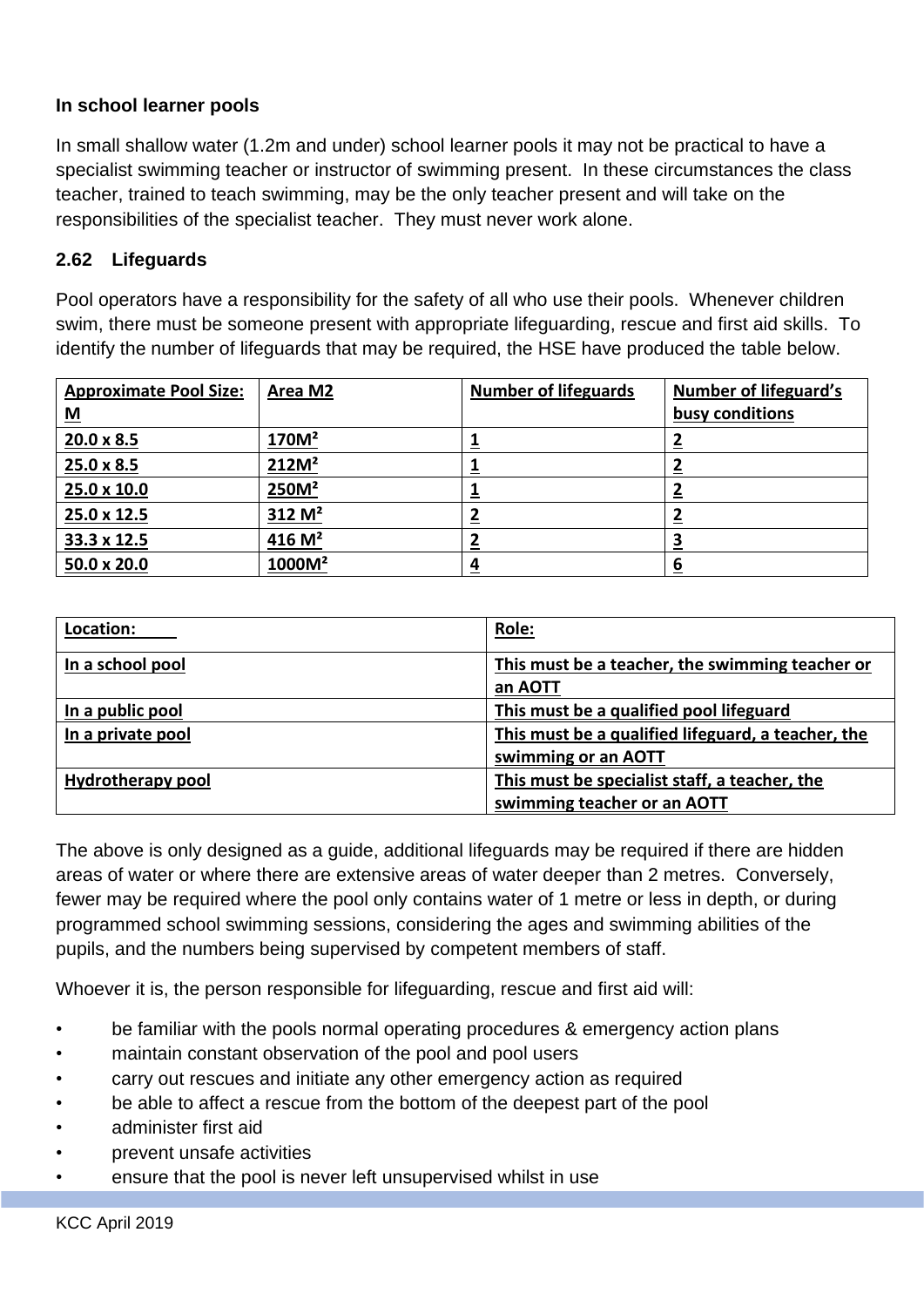- assist in the running of emergency drills
- secure the pool against unauthorised access when not in use
- communicate with children and/or teaching staff to achieve the above.

Class teachers and teachers of swimming must work with lifeguards. Lifeguard instructions for safe conduct in the pool should be followed at all times.

N.B. A teacher of swimming who is also responsible for lifeguarding should not work alone. Another person should assist with teaching a group of children or assist the teacher with a rescue and first aid, as well as looking after the rest of the children in the event of the teacher having to undertake a rescue.

#### 3. **Teacher to pupil ratios**

3.1 Each pool will have a designated maximum bather capacity appropriate to the size of the pool which should be specified in the NOP.

3.2 Irrespective of the ratio there must always be at least 2 supervisors present on the poolside. Pupil/teacher ratios must not exceed 20:1 and for the vast majority of cases in primary school swimming should be less than this. The following ratios are based upon safety considerations rather than teaching requirements:

#### **Adult and baby groups 12:1**

One teacher to twelve pairs of adults and babies/toddlers under the age of five.

#### **Non-swimmers and beginners 12:1**

Young children, normally primary school age, or adults being introduced to swimming who are unable to swim 10 metres unaided on back and front.

#### **Children under the age of seven 12:1**

Irrespective of their swimming ability, group size should be restricted

#### **Improving swimmers 20:1**

Swimmers of a similar ability to each other who can swim at least 10 metres competently and unaided on their back and on their front. It is recommended that the lesson be confined to an area in which the children are not out of their depth.

#### **Mixed ability groups 20:1**

Pupils with a range of ability (from improving to competent) where the least able and least confident are working well within their depth. Swimmers' techniques, stamina and deep-water experience should be considered.

#### **Competent swimmers 20:1**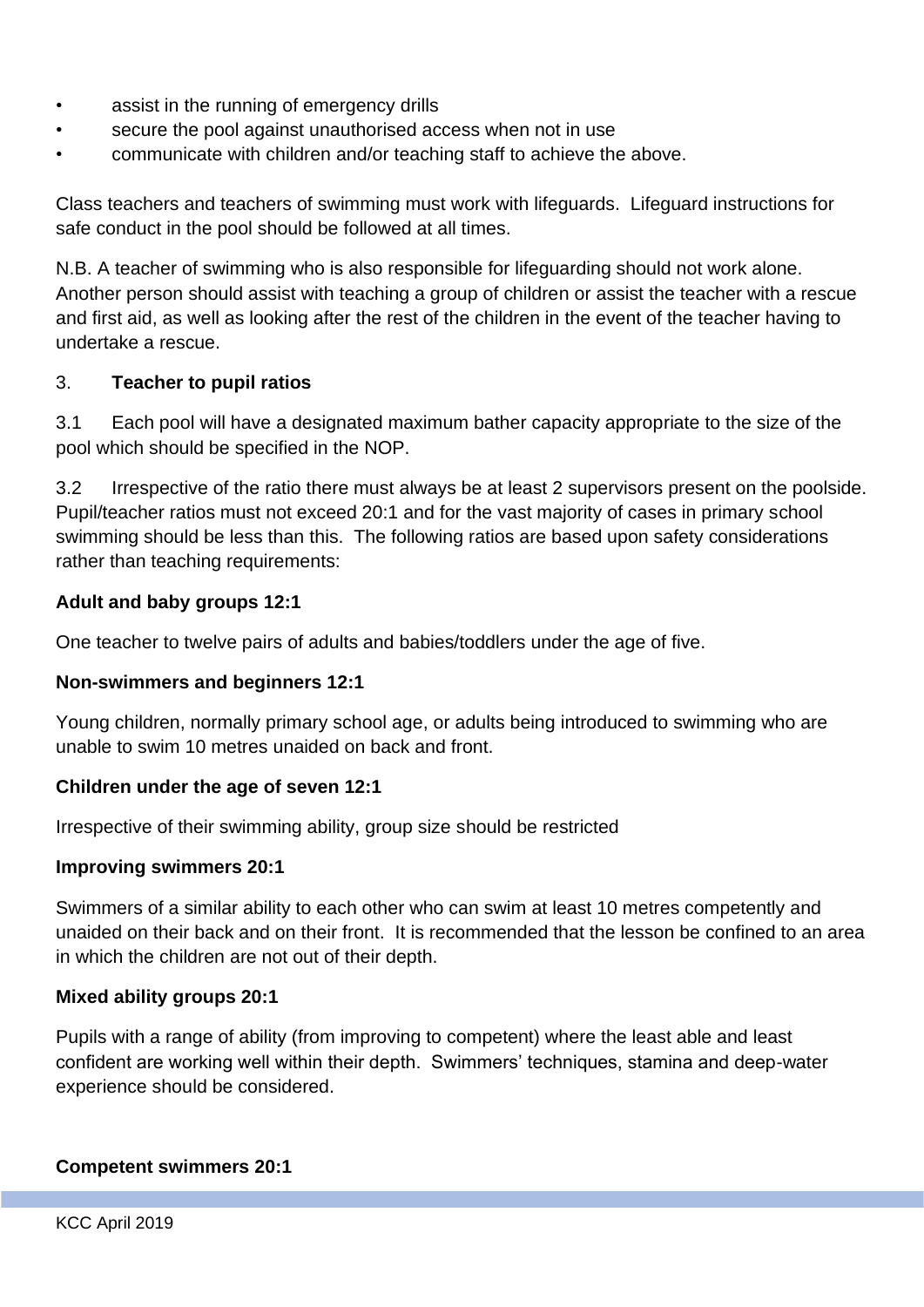Those swimmers who can swim at least 25 metres competently and unaided on front and back, and can tread water for 2 minutes.

#### **Competitive swimmers 30:1**

Training only with very competent swimmers.

Specialist swimming activities - various

For more information about the appropriate ratios for specialist activities refer to "Safe Supervision" CIMSPA 2001 (Published: 2nd edition 2001, reprinted 2012)

**Swimmers with disabilities 4:1** (with an appropriate number of helpers, and will vary depending on the individual needs)

Each situation must be considered individually as people with disabilities are not a homogeneous group. Care must be taken to ensure that there are sufficient helpers in the water to provide a 1:1 ratio for those needing constant support and a sufficient number of other helpers to provide the degree of support required by the range of disabilities within the group. There are national organisations for specific disabilities from which further guidance may be obtained. Individual risk assessments must be undertaken so that the teacher in charge of swimmers with disabilities can be aware of the particular needs of each individual.

The Equalities Act ensures that disabled persons may not be treated less well than any other person. Policies and procedures or physical changes to the environment may need to be put in place for children with disabilities to be able to use the pool.

#### 4. **Supervision of changing rooms**

4.1 Children should be supervised whilst changing:

•if children are using a mixed sex changing area with cubicles then a member of staff of either gender may supervise.

•if using open-plan single-sex changing areas then only staff of the appropriate gender should enter the changing room, unless in an emergency.

•if children under the age of seven are swimming, a mixed gender group may use an openplan single-sex changing room, if schools do not have the staff (teachers and/or AOTTs) of the appropriate number or gender to supervise children in their own-sex changing room. In a public pool this will need to be notified to and approved by the pool management.

4.2 Teachers will sometimes have to operate a remote supervision procedure when gender balance is not appropriate. This can only happen where the children are responsible enough and mature enough to take on significant personal responsibility whilst changing. In order to protect themselves, two members of staff should operate together when controlling by voice through doorways, or entering changing areas in an emergency.

## **4.3 In public pools**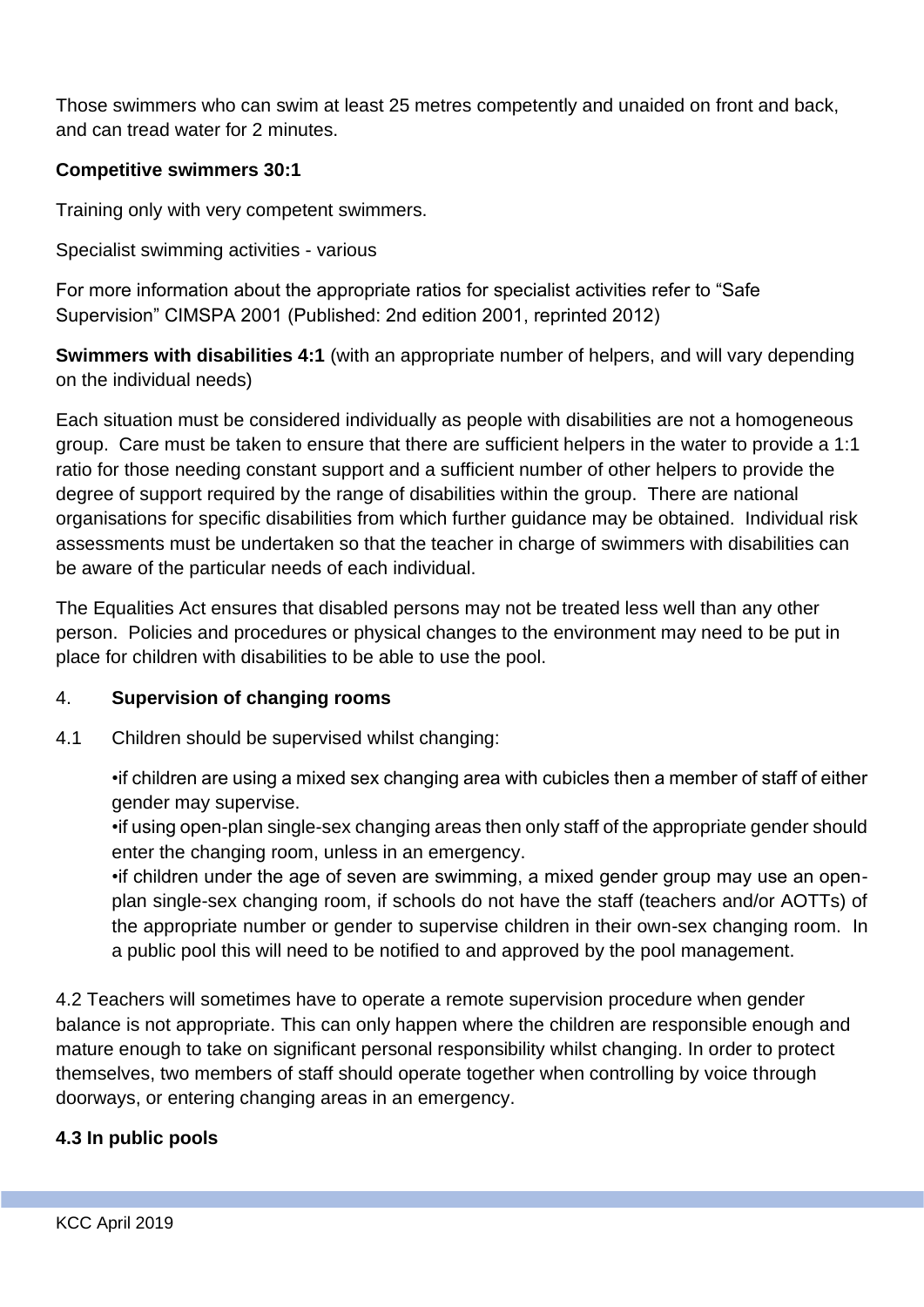4.3.1 Ideally children will change in separate "school changing areas" as it is not desirable for members of the public to share changing provision with school pupils.

Pool operators should be asked, wherever possible, to plan for separate areas or times to enable this to happen. Where this cannot be achieved appropriate supervision, arrangements need to be agreed between the pool and school.

4.3.2 Where changing takes place in open plan public single sex changing rooms and the school is unable to provide staff of each gender, a specific arrangement must be made with the pool management to provide a suitable member of staff to patrol the changing area whilst children are present. This member of staff must have child protection training. To ensure that the allocated member of staff is not left alone with a single child all children must wait until everyone is together before moving off. All staff used to supervise changing rooms should have had appropriate checks by the disclosure and barring service

## 4.4 **In school pools**

4.4.1 Children will be able to change without members of the public being present.

4.4.2 The arrangements for the supervision of children should be as for paragraph 4.1 and 4.2 above.

## 5. **Lifeguard provision**

5.1 There must always be somebody with the swimming group who holds the responsibility for life guarding, rescue and resuscitation. This person or persons must be suitably trained and qualified in accordance with the circumstances applying:

## 5.2 **In a public pool or school pool:**

## **5.2.1 Programmed session**

In programmed sessions (such as teaching, coaching and other tuition) the degree of control inherently in place is likely to reduce the risks. The necessary safety cover may be provided by a teacher, provided they have the appropriate qualifications to teach and life-save, teaching ratios are appropriate and another competent adult is present.

## **Minimum Qualification**: **STA Pool Safety Award (Valid for two years)**

If, in addition to those providing the teaching, there is a dedicated lifeguard provided who is fully qualified by the National Pool Lifeguard Qualification (NPLQ) and responsible for supervising the safety of the children being taught, teaching staff and AOTTs will not be required to have rescue skills but should understand the basics of teaching swimming.

The lifeguarding arrangements need to be agreed with the pool management within their conditions of hire prior to the swimming group starting.

## **5.2.2 Un-programmed session**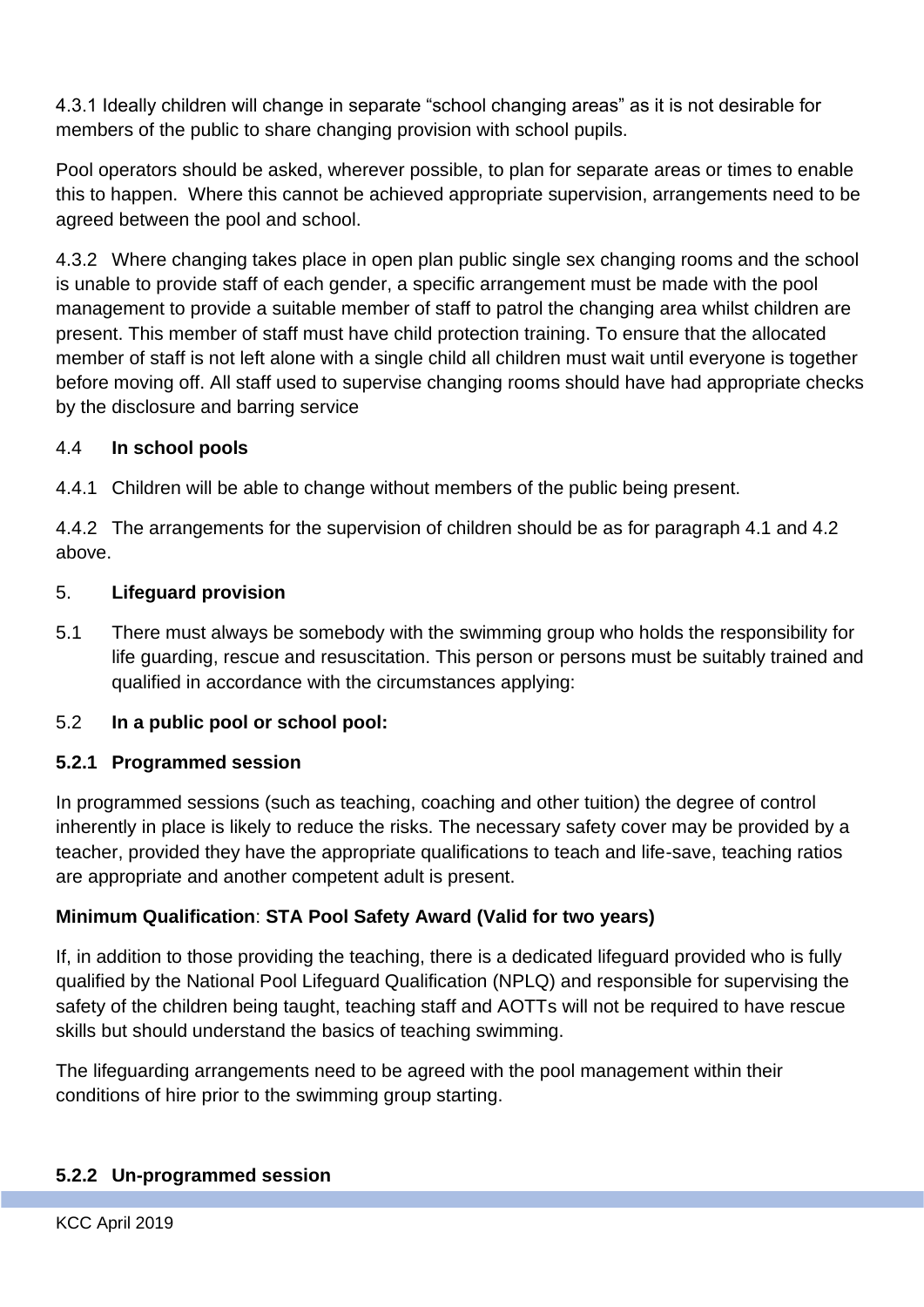In un-programmed sessions (recreational swimming - such as an end-of-term fun session) the unpredictable nature of children's behaviour will be such that a higher lifeguarding standard will be required, as per normal public swimming supervision.

## **Minimum Qualification: National Pool Lifeguard Qualification (NPLQ)**

Un-programmed sessions must not be run unless an NPLQ lifeguard is in place, supported by teaching staff working as part of a lifeguard team to supervise pre-determined zoned areas in line with the NOP for the pool. School staff and AOTTs will need to be trained to do this and should work under the direction of the qualified pool lifeguard staff.

Lifeguards should must hold a valid RLSS/ISRM National Pool Lifeguard Qualification (NPLQ) achieved within the previous two years and kept up to date through a regular monthly programme of training and practice.

## 5.2.3 **Mixed programmed and un-programmed sessions**

Where the pool is in shared use and clearly divided between programmed and un-programmed swimming activities, suitably qualified teachers may provide both the teaching and lifeguard cover but only for the programmed area of the pool.

# **Minimum qualification: STA Pool Safety Award**

Where shared use is not in defined areas then the standard of lifeguarding provision should be treated as if it is an un-programmed session.

## **Minimum Qualification: National Pool Lifeguard Qualification (NPLQ)**

## 5.3 **Training courses**

# 5.3.1 **National Rescue Award for Swimming Teachers and Coaches (NRASTC)**

NRASTC is a supervision and rescue qualification for teachers working on the poolside or in the water during programmed activities, such as a swimming lesson. It is suitable for teachers working in a wide range of swimming pools where the water is deeper than the teachers' standing depth and meets the Individual sites risk assessment.

Additionally, a drill should be run with every class (pupils and teachers) at every pool on the first lesson of each term to practice an emergency evacuation of the pool and to ensure familiarity with the pool alarm and emergency procedures. It should be repeated as necessary to ensure everybody is aware of the procedures.

## 5.3.2 **National Pool Lifeguard Qualification (NPLQ)**

This is a 38-hour RLSS and regulated by Ofqual qualification designed to equip lifeguards to supervise public recreational swimming, to implement safe practice, to operate the EAP and perform first aid if required. To maintain their qualification the NPLQ qualified lifeguard must also undertake regular monthly ongoing training and skills practice.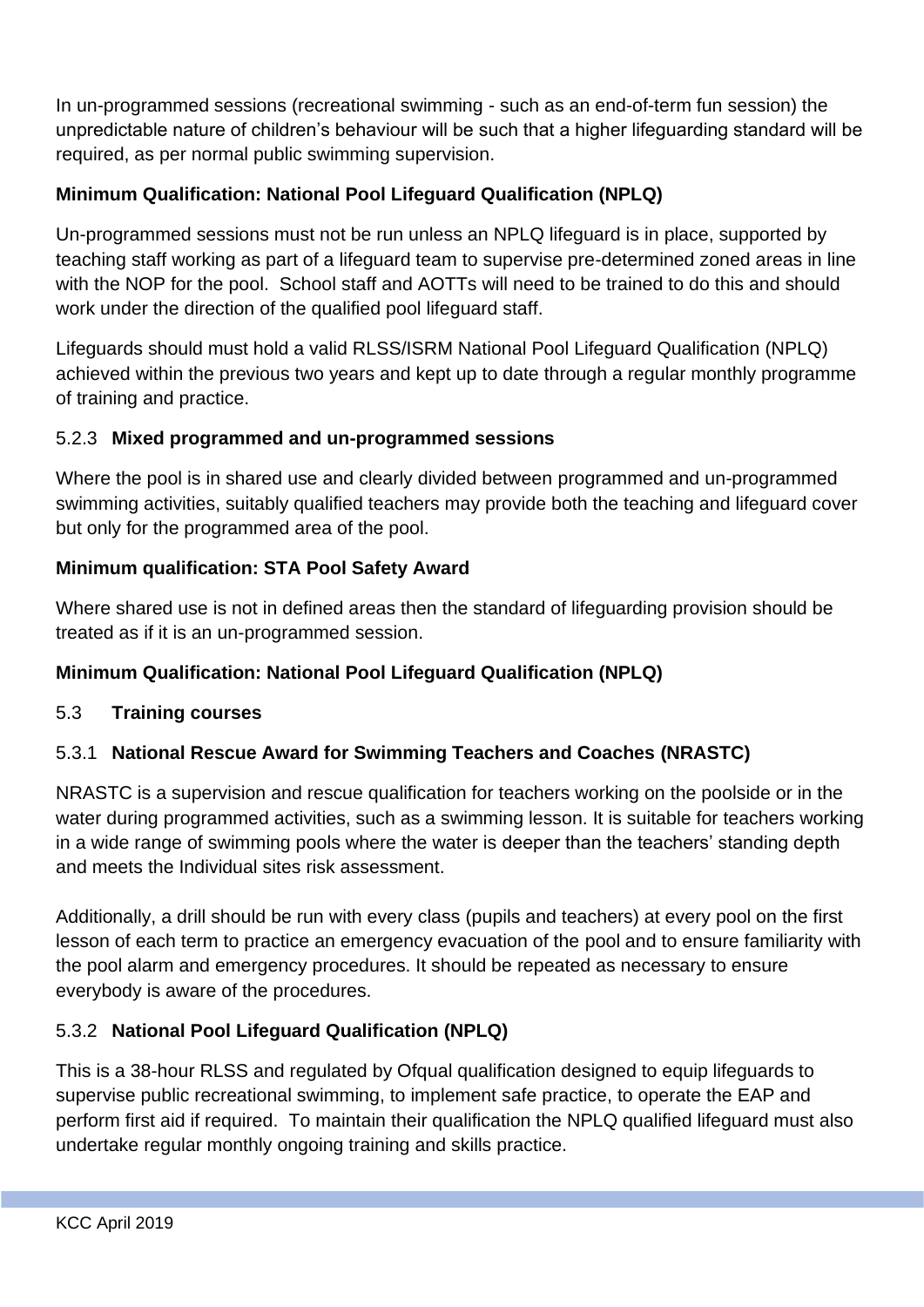## **6. Qualifications to provide the teaching in school swimming lessons**

6.1 It is recommended that, for all school swimming lessons, a class teacher always accompanies the class to the pool.

6.2 Where school swimming lessons are being delivered by a specialist instructor, it is essential that school staff remain on poolside at all times.

6.3 Teachers, Teaching Assistants (TAs), HLTAs and AOTTs who cannot swim should must not teach swimming but may have a pastoral role. However, it is not advisable to deploy staff to poolside responsibilities if they lack confidence in the role, cannot swim or are reticent about being on the poolside. School staff should have the opportunity to express such a lack of confidence or ability before being deployed in a poolside role.

6.4 It is essential that, for all school swimming sessions, provision is made for lifesaving, first aid and resuscitation cover. If the pool provides a lifeguard, that lifeguard must hold a valid NPLQ. This covers lifesaving, life guarding and first aid (including resuscitation) skills. If no lifeguard is provided, alternative and satisfactory arrangements, in line with this policy document, must be made. This is likely to be the case at most school pools. (See paragraphs 5.2, 5.6 and 6.18)

6.5 Ideally the best qualified swimming teacher/instructor should teach the least able pupils.

However, this will need to consider the ability of all staff in the team to undertake a rescue (if necessary) at the depth of water at which they are working

#### 6.6 **Specialist teachers of swimming**

6.6.1. Specialist teachers or instructors of swimming must hold, as a minimum qualification:

•ASA Teachers Certificate (Level 2) and

•RLSS Rescue Test for Teachers obtained within the past 2 years.

6.6.2 Where teaching specialist groups, additional qualifications may be required appropriate to the group, for example:

•ASA Teacher for Swimmers with Disabilities

- 6.6.3 If supervising an un-programmed session, the teacher or instructor must hold a current NPLQ.
- 6.6.4 Specialist teachers should keep their qualifications updated by attending an appropriate CPD course every two years.

#### 6.7 **Class teachers**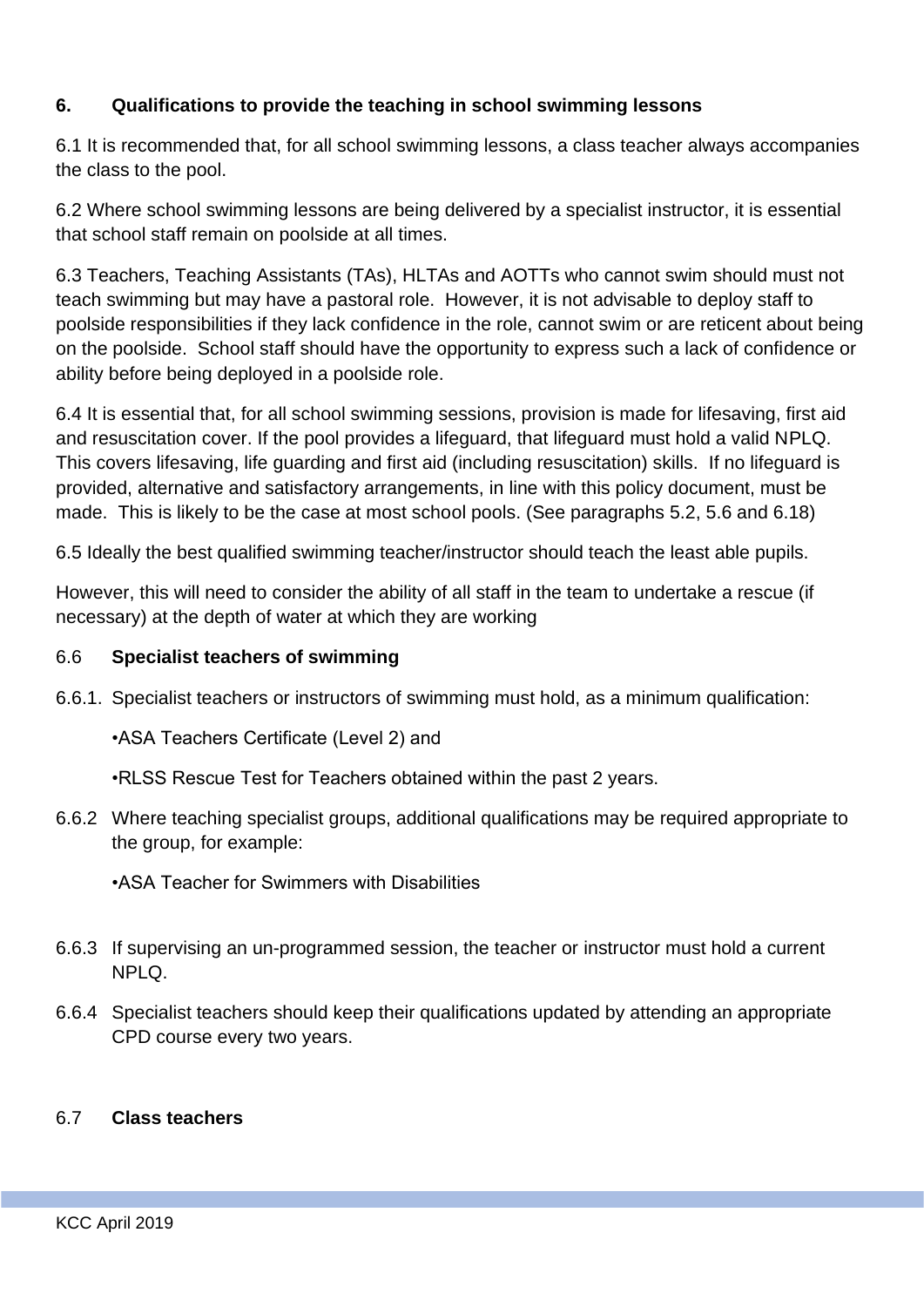Where a class teacher is conducting a school swimming lesson without a specialist teacher or instructor of swimming present, that teacher must be qualified to do so.

6.7.1 When leading the teaching of pupils of secondary school age, the class teacher should, as a minimum, hold:

•STA Level Two Certificate in Teaching Swimming – Secondary Teacher

6.7.2 When leading the teaching of pupils of primary school age, the class teacher should, as a minimum, hold:

•ASA National Curriculum Training Programme Module 2

Class teachers should must never teach swimming lesson without at least one other person present to assist with first aid and rescues if necessary. The numbers and level of support will depend upon the circumstances such as the age of the group, their individual needs and the size of the teaching pool.

6.7.3 Where a class teacher is assisting with a school swimming lesson alongside a specialist teacher, instructor of swimming, class teacher, TA, HLTA or Adult Other Than Teacher who is fully qualified to lead a school swimming lesson (see sections 6.7.1 and 6.7.2), the class teacher must be qualified to do so.

6.7.4 When assisting with the teaching of pupils of secondary school age the class teacher should, as a minimum hold,

•STA Level Two Certificate in Teaching Swimming STA Certificate in Teaching Swimming – Secondary Teacher

6.7.5 When assisting with the teaching pupils of primary school age the class teacher should, as a minimum, hold:

•ASA National Curriculum Training Programme Module 1

6.8 TAs, HLTAs and Adults Other Than Teachers (AOTTs)

When an adult other than a teacher is involved with school swimming, they should be given a clear understanding of what is expected from them.

Where TAs or HLTAs are conducting a school swimming lesson without a class teacher, specialist teacher or instructor of swimming present, that person must be qualified to do so.

6.8.1 When leading the teaching of pupils of secondary school age, they should, as a minimum, hold:

•ASA Teachers Certificate Level 2

6.8.2 When leading the teaching of pupils of primary school age, they should hold, as a minimum: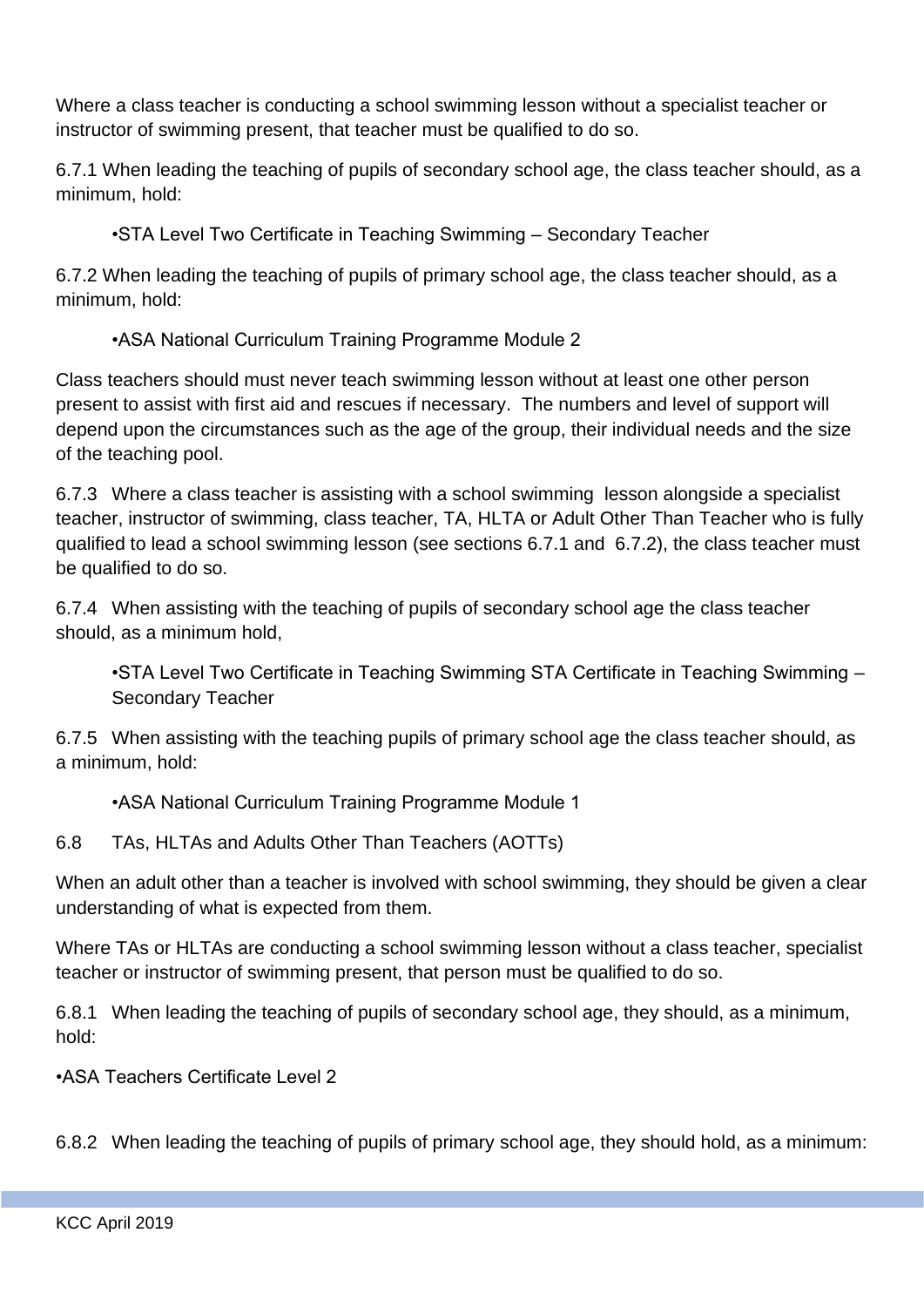•ASA National Curriculum Training Programme Module 2

6.8.3 Where a TA, HLTA or AOTT is assisting with a school swimming lesson alongside a specialist teacher or instructor of swimming or a class teacher, TA, HLTA or Adult Other Than Teacher who is fully qualified to lead a school swimming lesson (see sections 6.7.1, 6.7.2, 6.8.1 and 6.8.2), the TA, HLTA or AOTT must be qualified to do so.

6.8.4 When assisting with the teaching of pupils of secondary school age the TA, HLTA or AOTT should, as a minimum, hold:

• STA Award in Swimming Teaching

6.8.5 When assisting with the teaching of pupils of primary school age the TA, HLTA or AOTT should, as a minimum, hold:

•Swim England Level 1 Swimming Assistant (Teaching)

6.9 All accompanying staff should have undergone an induction course, provided by the Pool Manager, on the NOP and EAP of the pool they are using and ensure that they are clear about the role they will be expected to play in an emergency.

## 7. **Qualifications to provide lifesaving cover**

7.1.1 Specialist teachers of swimming

Specialist teachers or instructors of swimming who are providing the lifesaving cover for a school swimming lesson will hold, as a minimum qualification:

•National Rescue Award for Swimming Teachers & Coaches (NRASTC)

7.1.2 If supervising an un-programmed session, the teacher or instructor must have a National Pool Lifeguard Qualification

#### 7.2 **Class teacher**

Where a lifeguard is on duty or the class teacher is working under the direction of a specialist swimming teacher, other class teacher, TA, HLTA or AOTT, who is qualified and contracted to provide the lifesaving cover, the class teacher needs no lifesaving qualification.

If the class teacher is the person identified to provide the lifesaving cover for a school swimming lesson, then they must be qualified to do so.

7.2.1 When providing the lifesaving cover for pupils of either primary or secondary school age for a programmed session within a school swimming lesson the class teacher should, as a minimum, hold:

**STA Pool Safety Award**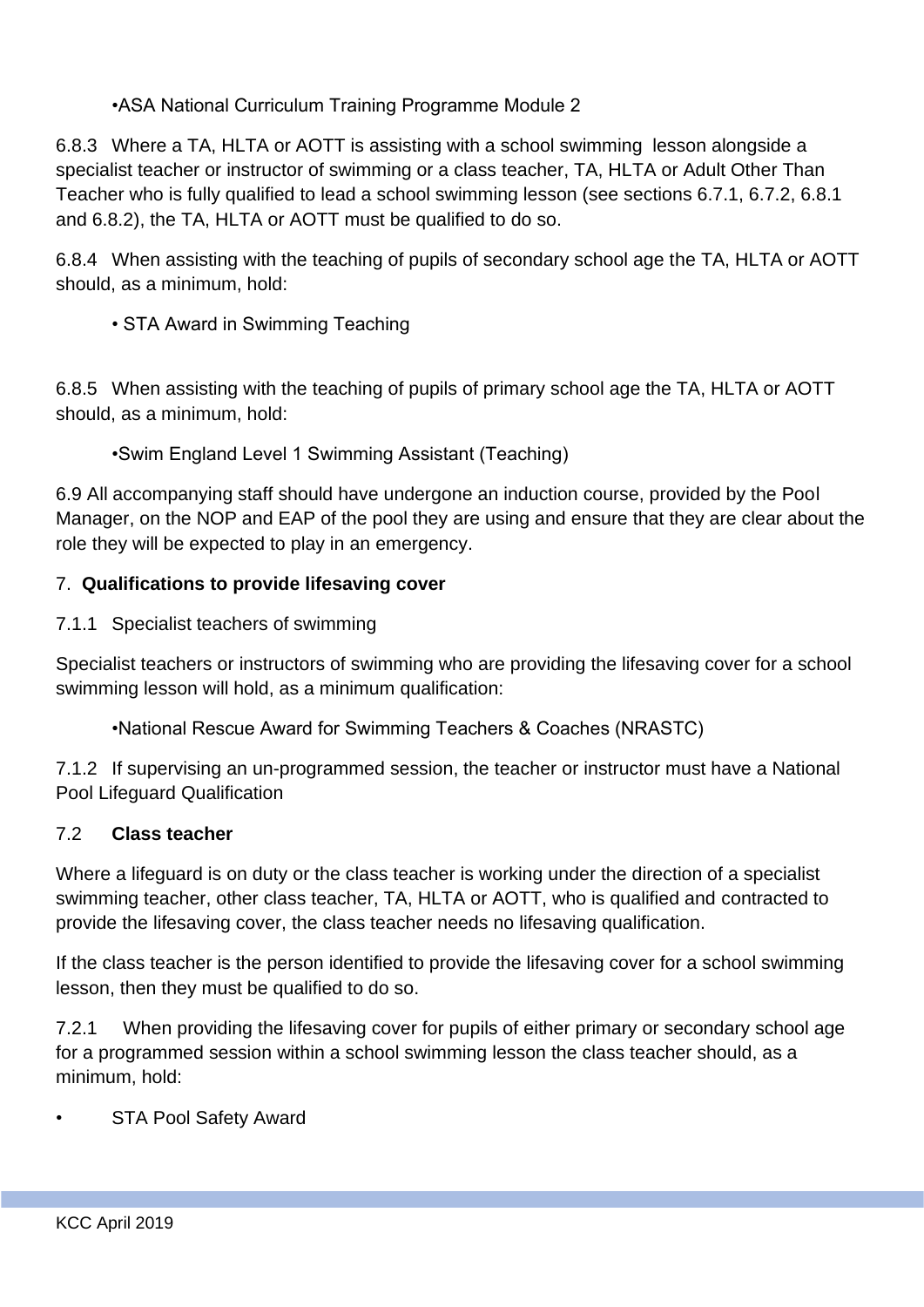7.2.2 When providing the lifesaving cover for pupils of either primary or secondary school age for an unprogrammed session within a school swimming lesson the class teacher should, as a minimum, hold:

## **NPLQ**

# 7.3 **TAs, HLTAs and Adults other than teachers (AOTTs)**

Where a lifeguard is on duty or the TA, HLTA or AOTT is working under the direction of a specialist swimming teacher, class teacher or TA, HLTA or AOTT, who is qualified and contracted to provide the lifesaving cover, the TA, HLTA or AOTT needs no lifesaving qualification. If the TA, HLTA or AOTT is the person identified to provide the lifesaving cover for a school swimming lesson then they must be qualified to do so.

7.3.1 When providing the lifesaving cover for pupils of either primary or secondary school age for a programmed session within a school swimming lesson the TA, HLTA or AOTT should, as a minimum, hold:

## **STA Pool Safety Award**

7.3.2 When providing the lifesaving cover for pupils of either primary or secondary school age for an unprogrammed session within a school swimming lesson the TA, HLTA or AOTT should, as a minimum, hold:

#### • **NPLQ**

7.4 All accompanying staff should have undergone an induction course, provided by the Pool Manager, on the NOP and EAP of the pool they are using and ensure that they are clear about the role they will be expected to play in an emergency.

#### 8. **Pool plant operation and pool management**

#### 8.1 For school pools

The person setting up the safe systems of work in the pool should be trained and aware of both pool plant safety and pool operational safety. These functions and body of knowledge may be split between two persons. It is recommended that schools combine the role of Pool Manager and Pool Plant Operator.

#### 8.2 **Pool plant operators**

8.2.1 Pool plant operators should have attended a PWTAG (Pool Water Treatment Advisory Group) Approved Pool Plant Operator course this three-day course covers what the plant operator needs to know to keep the pool water reasonably free from the risk of infection spreading, to keep the water clear so that pool users can be seen under the water and to operate a simple school pool plant safely and effectively. This qualification has a threeyear validity and can be re-validated by a one-day refresher course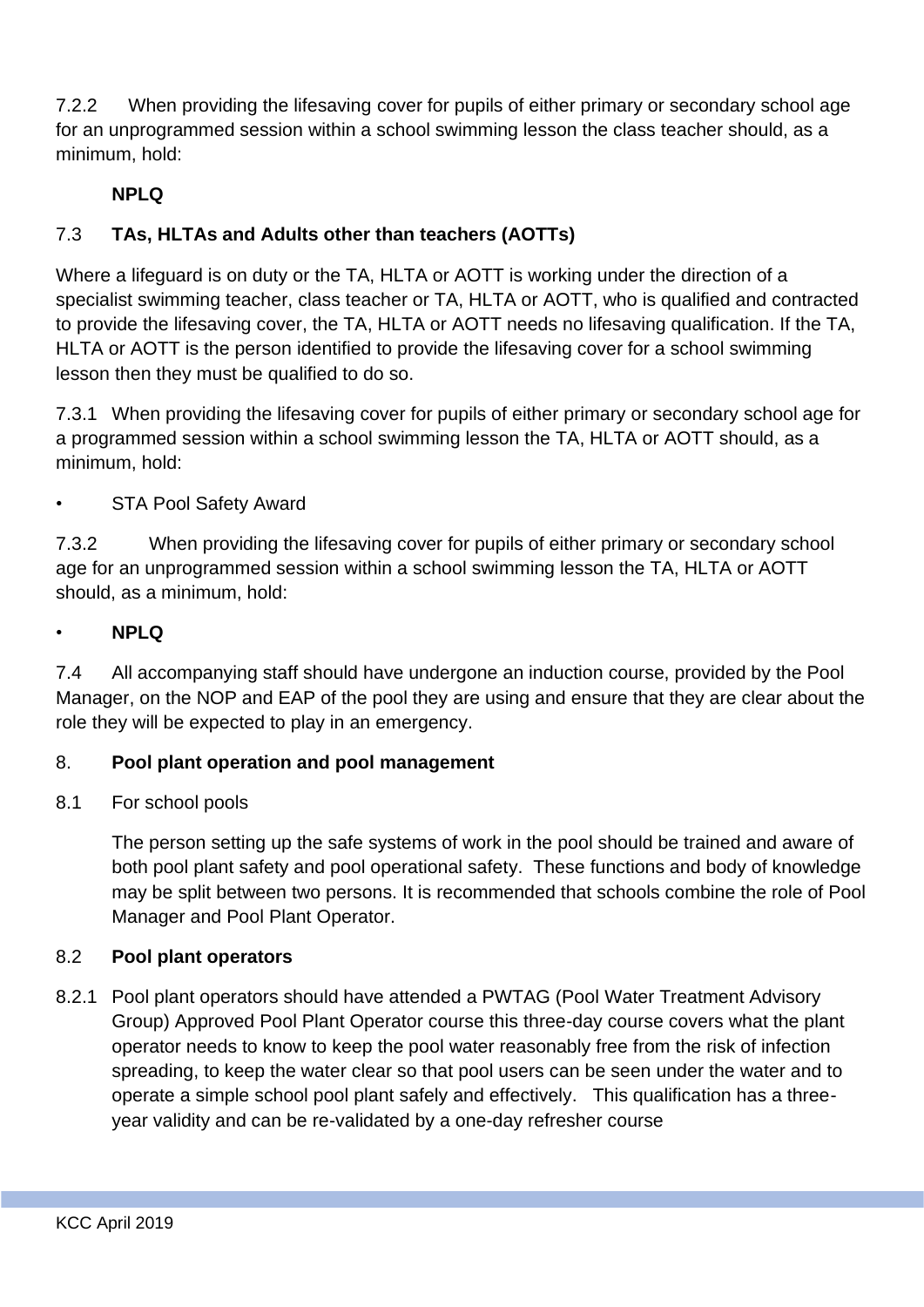8.2.2 A one day foundation or introductory course is available and may be sufficient for managers of caretakers undertaking a pool plant operator role or as an introduction to newcomers to these responsibilities. It is important that persons responsible for pool plant operators are aware of what is required of pool plant operators and can monitor their work being undertaken.

#### 8.3 **Pool managers**

- 8.3.1 Persons designated with responsibility for the management of the operation of the pool should be qualified to manage staff involved in operating the pool and should be authorised to control the use of the pool.
- 8.3.2 The institute of swimming offer a range of operational and supervisory short courses and other management courses which can be tailored to school needs. Where the public use school pools for recreational swimming, operational management skills will be essential.

#### 8.4 **In public pools**

- 8.4.1 Standards should be to the PWTAG pool plant operator certificate.
- 8.4.2 Schools are not required to satisfy themselves as to the qualifications of those managing the pool and plant at pools where they swim, but if there is any concern with regard to pool safety (including the clarity and quality of the pool water) this should be reported to the manager of the pool.
- 8.4.3 Public pools are normally checked by the local environmental health officers. Pools in private houses are not generally checked and are only suitable for domestic use by family and friends and should must not be used by schools or groups.

#### 9. **Records**

- 9.1 Records of all qualifications of those involved in the teaching of swimming must be maintained, kept up to date and available for inspection if required. The designated person in charge of school swimming shall take responsibility for this.
- 9.2 Records of incidents and accidents that occur in the swimming pool or pool area should also be maintained and should be available for inspection. A termly review of these will assist with the review of the risks associated with school swimming.
- 9.3 Records should also be kept of pool water tests taken in school pools. These should be tested manually at least twice a day, four times if used by the public as well. Records should be available for inspection if required showing the signature of the operative conducting the test.

#### **Further information on swimming teaching / lifesaving qualifications**

The teaching and lifesaving awards of Swim England, the Swimming Teachers' Association (STA) and the Royal Life Saving Society (RLSS) are important qualifications for swimming teachers, but it should be remembered that these may not indicate up-to-date competence in lifesaving and the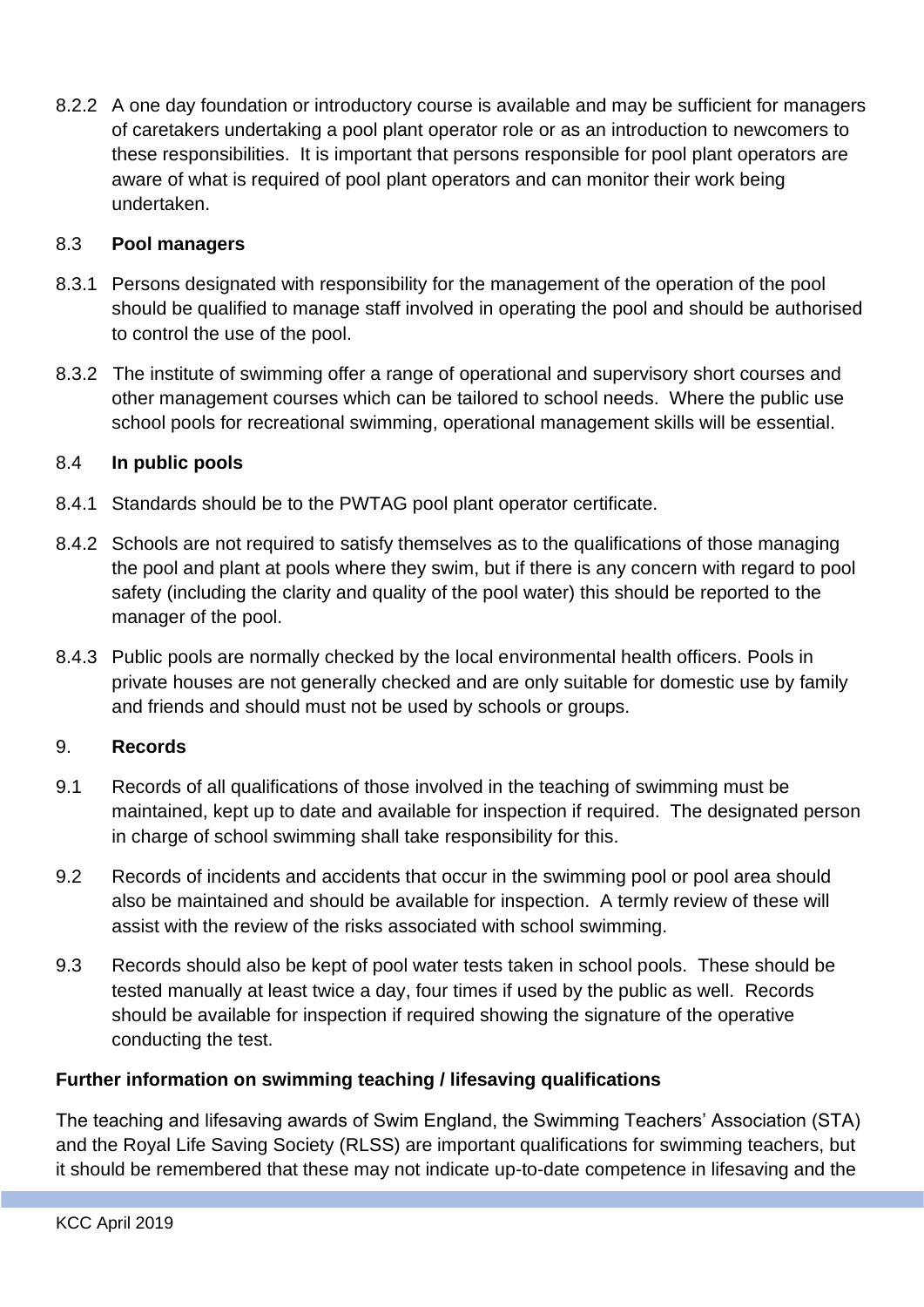teaching of swimming skills unless re-taken from time to time. Local Authorities and school governing bodies should ensure that specialist swimming teachers, physical education specialists and other school staff, where appropriate, are afforded the opportunity to update their skills in these areas regularly through local or awarding-body professional development modules.

It is recommended that those qualifications that do not have specified renewal period (e.g.: NCTP Module 1 and NCTP Module 2) are updated through attendance at a professional development module at least every two years.

## **Further information on pool plant operation**

HSG179 'Managing Health and Safety in Swimming Pools' 4th Edition 2018 contains guidance on pool plant operation. This guidance can be downloaded directly from the HSE website.

## 10. **Risk assessment (See appendix A)**

10.1 At each pool and during each session, the children and the staff participating will all have unique features that place particular demands upon safety. Each pool and each session must therefore be dealt with and treated individually.

#### 10.2 **School swimming pools**

10.2.1 Where a swimming pool is on a school site, the host school has a responsibility to undertake a suitable and sufficient risk assessment:

- to identify the hazards that might be present at the pool
- to identify how these hazards could harm those using the pool
- to take steps to eliminate and control risks by:
- drawing up a Normal (safe) Operating Procedure (NOP)
- drawing up an Emergency Action Plan (EAP)
- to ensure that hirers or other users are aware of the risks identified and the steps required to control them and to do a practical induction of relevant aspects of the NOP & EAP

10.2.2 Teachers will be expected to undertake a dynamic risk assessment, each time they attend the pool for a teaching session, of the situation at that time and to act to control any identified risks. These will consider:

- the age and ability of the children in each class
- the activities they will be undertaking
- the qualifications of the people leading and supporting the session.

Any specific risks will be covered in Individual Education Plans (IEPs) or contained within the teacher's lesson plans.

#### 10.3 **Public pools**

10.3.1 Where public pools are used regularly for swimming lessons the Pool Manager should arrange an induction course on the NOP and EAP to ensure that all staff are clear about how the pool operates and the role they will play in an emergency.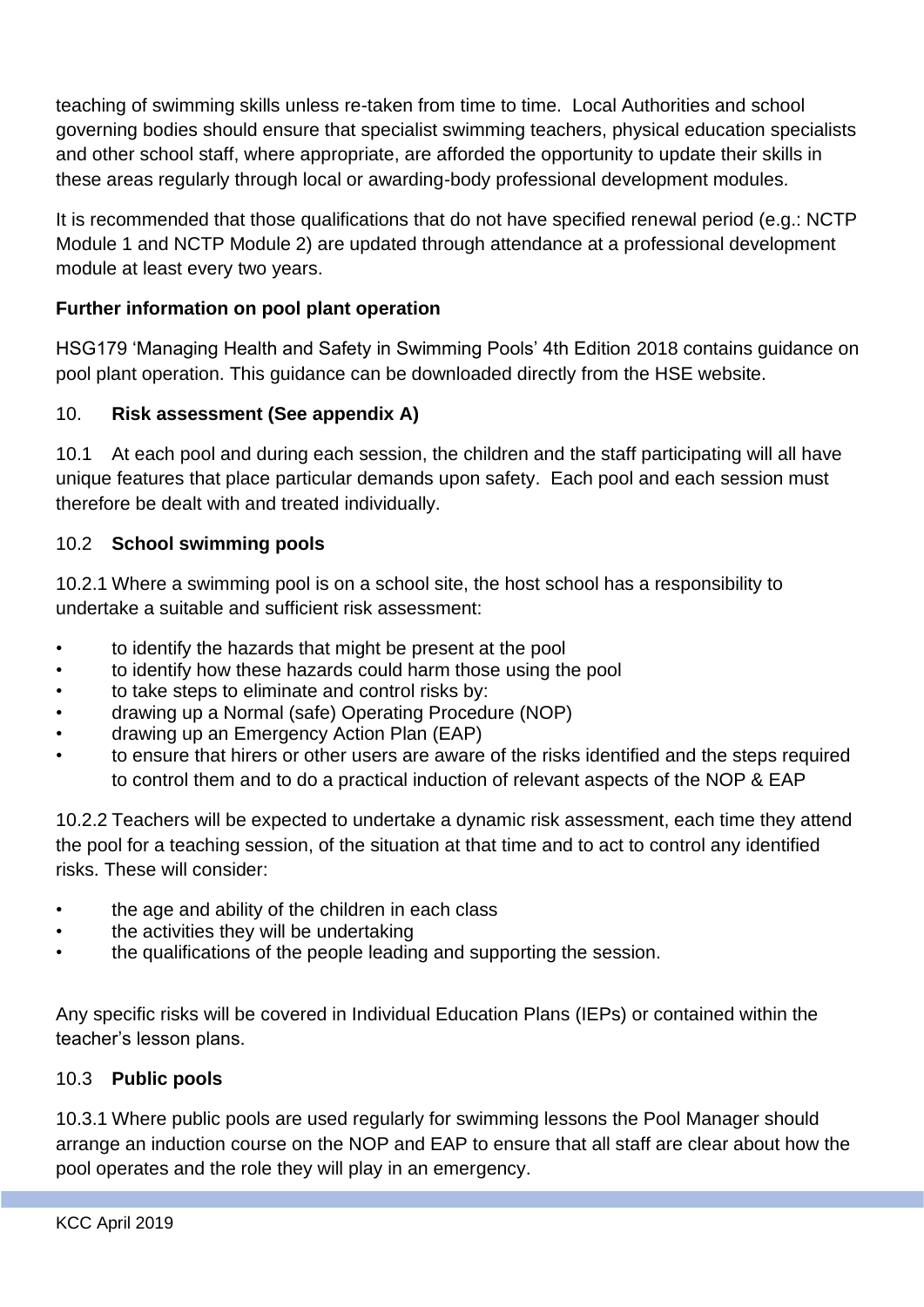10.3.2 The school swimming co-ordinator will:

- obtain a copy of the NOP & EAP for the pool this should be made available with the conditions for hire or hiring arrangements by the pool management
- make this available to all staff and AOTTs who are involved in school swimming sessions at the pool. This should be re-issued periodically when reviewed but the school may wish to check, annually, with the pool management to ensure its validity
- ensure the risk assessments for each session have been carried out by the teacher in charge of the session
- record staff training in the implementation of the NOP and EAP. It is important that arrangements are made for a practical induction whenever new staff attend at the pool. It is the responsibility of the school to inform the pool of any new staff attending.

#### 10.4 **Hydrotherapy pools**

Water-based activity in hydrotherapy pools requires higher levels of supervision, often on a one-toone basis in the water. These are not deep-water pools and so, for teachers and physiotherapists, the RLSS National Rescue Test for Swimmers with Disabilities is an appropriate qualification for lifeguarding the pool. Adults in the water are only able to supervise the swimmer they are assisting and should not be counted in the supervising ratios. The lifeguarding duties must be carried out by qualified people on the side of the pool.

Physiotherapists should have completed a course in managing hydrotherapy activities.

There are no national qualifications for teaching swimming activities to children who have severe learning difficulties. A variety of skills are required stemming from an assessment of each child's individual requirements. Schools with hydrotherapy pools should establish a suitable and sufficient training and shadowing programme for new teachers to work with experienced staff before they take full responsibility for swimming sessions. This induction can take place within or between schools.

#### 10.5 **Using pools on educational visits**

Where school parties use swimming pools as part of an educational visit the above conditions should still be applied.

Use is likely to be of a recreational nature. A qualified lifeguard must be on duty and teachers must work with the lifeguard to supervise the session. They should not stand together, or sit talking on poolside but should actively work together as part of a team safeguarding all the children.

If the pool has no lifeguard cover and the school is providing its own lifeguard, arrangements should be made to ensure sole use of the pool, so that other guests do not increase the numbers in the water.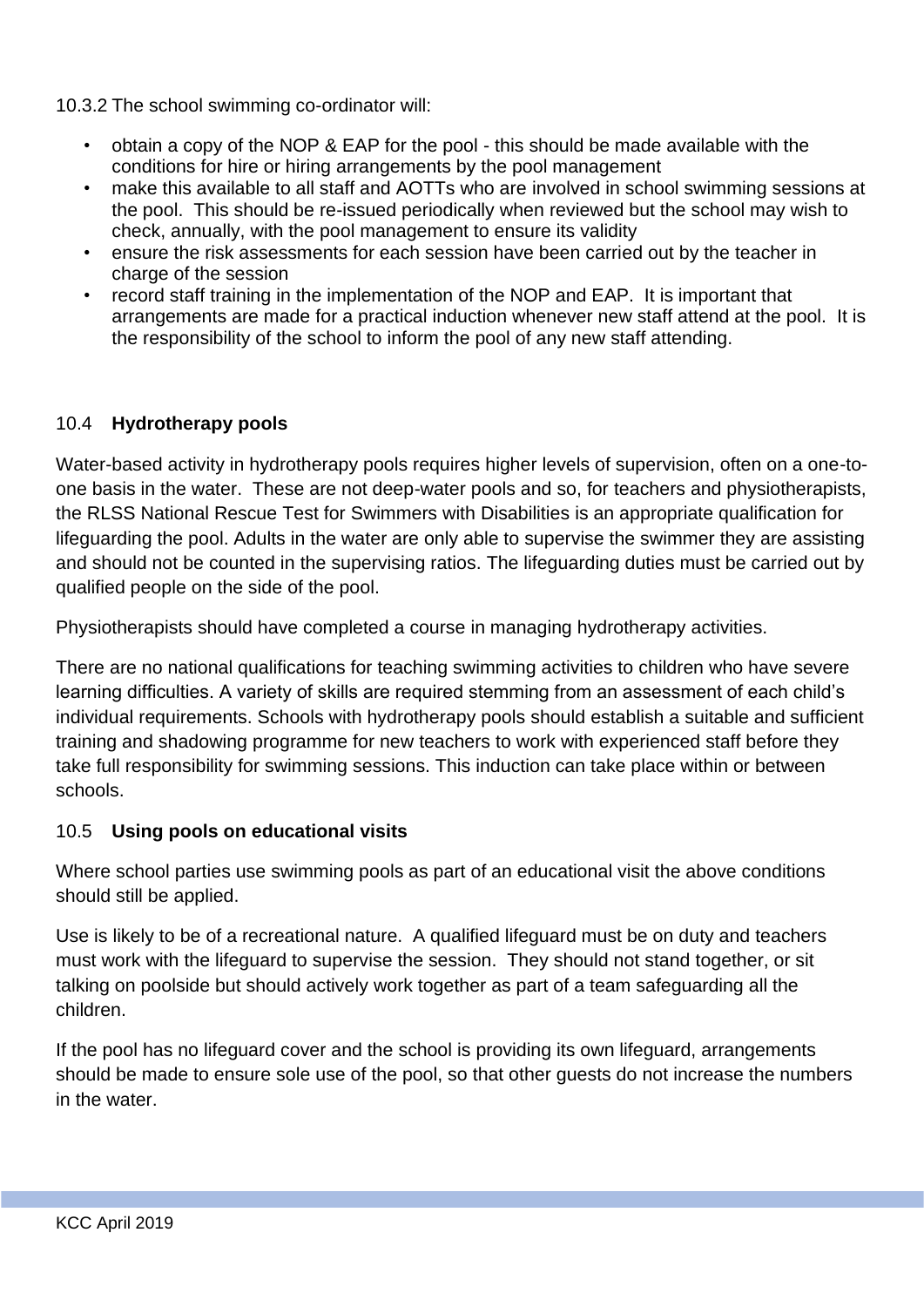Where the lifeguarding duty is given to an appropriately qualified student, the teacher will retain overall supervision responsibilities to guarantee appropriate levels of behaviour and adherence to pool rules.

#### 10.6 **Open water**

Open inland water such as rivers, lakes, reservoirs or canals will present an unacceptable level of risk. These include vegetation and other underwater obstructions, sudden changes in depth and pollution.

The only exception will be where swimming takes place as part of a water sports activity such as canoeing, windsurfing or rafting, supervised in accordance with the County Council's Offsite Visits Policy. Guidance for offsite visits can be found by visiting the outdoor education page on Kelsi

If the open water is a recognised bathing place, then the safety rules relevant to sea bathing must apply.

## 10.7 **Swimming in the sea**

Swimming in the sea is considerably less safe than in a swimming pool. Safety can be further reduced when adverse conditions apply - bad weather, low temperatures and any undertow, therefore in these conditions swimming in the sea must be avoided.

The risk assessment should consider the need for:

- a minimum of two staff and ratio of 8:1 child to staff
- a qualified beach lifeguard watching the group from the edge
- an additional person able to do resuscitation
- thorough knowledge of conditions on the beach
- an agreed and restricted swimming/paddling area and depth within the permitted swimming zone which will be dependent on
- age / swimming ability / conditions / safety provision
- emergency signals, both visual and audible, to be given to the group and the need for:
- whistle / first aid equipment / lifesaving items
- The ability to account for all pupils at all times

| Open Water – Qualifications for lifesaving/lifeguarding             |                                                                                         |  |  |
|---------------------------------------------------------------------|-----------------------------------------------------------------------------------------|--|--|
| Environment                                                         | Qualification                                                                           |  |  |
| Open Water - Sea                                                    | RLSS National Beach Lifeguard - Coastal<br>or RLSS Bronze Cross<br>or RLSS Silver Cross |  |  |
| Open Water - Mediterranean (non-tidal,<br>sheltered locations only) | <b>RLSS Bronze Medallion</b><br>or RLSS National Beach Lifeguard - Coastal              |  |  |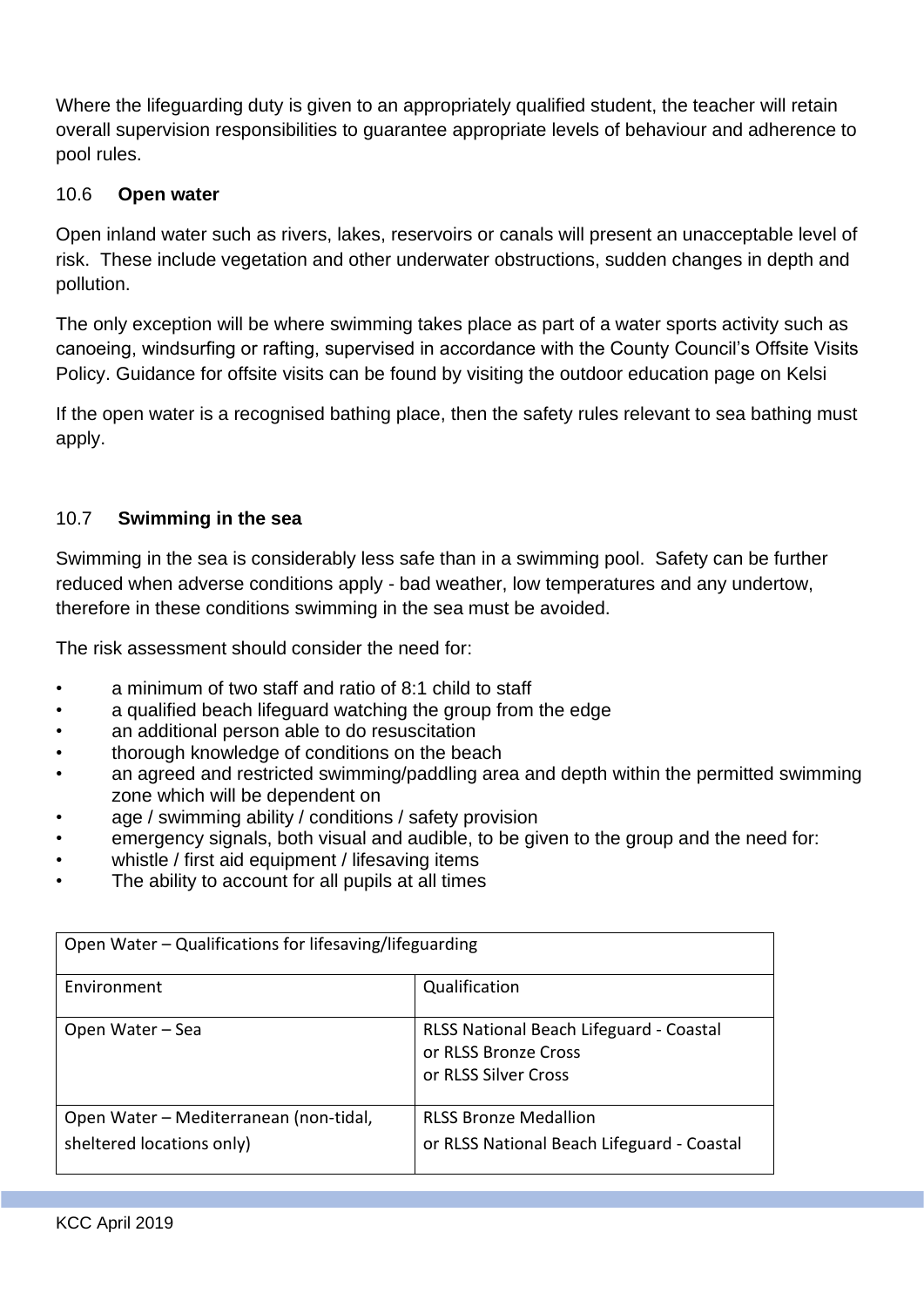#### 10.8 **Paddling in the sea**

Please refer to the Outdoor Education Unit's Educational Visits and Offsite Activities Guidance on Paddling. Guidance is available on Kelsi

#### 10.9 **Swimming attire**

10.9.1 Pupils should wear appropriate costumes for swimming that conform to safety, cultural and teaching requirements. It is important that swimming clothing are relatively tight fitting so as to minimise the effect of drag that waterlogged clothing can create. Sensitivity is required to ensure:

- the correct balance when cultural demands require looser fitting garments
- the need to be able to see the movements that limbs and joints are making in the water to ensure appropriate learning

10.9.2 Pupils should not be excluded from swimming because of verrucae or similar foot infections. Swimming can continue provided a verruca sock covers the infected area.

10.9.3 Children who swim frequently or whose eyes are susceptible to irritation may request to use goggles for swimming. Parents should be informed of their responsibility to teach their child to put on and take off goggles in the correct and safe fashion. The following paragraph would be a suggestion of an insert to place into a letter to parents:

Please ensure that goggles are of a good quality, please read the manufacturer's instructions for putting them on and taking them off. This is important to ensure protection of eyes from impact damage through stretching the eyepieces away from the face with wet fingers. You should be aware that on occasions your child will be asked to remove their goggles in order to safely perform certain aquatic activities'

#### 11. **Normal operating procedure (NOP)**

11.1 Schools with their own pools will need to draw up or review their own risk assessment as a basis for recording the safe operating procedures for their pool. This will include the Normal Operating Procedure (NOP) to maintain safety and an Emergency Action Plan (EAP), detailing exactly what everyone does should an emergency occur.

11.2 Schools using other people's pools regularly will need to be aware of the NOP in order to ensure that they do what is expected of them to keep themselves and others safe, and aware of the EAP to know what to do in an emergency.

11.3 Staff will need to be trained to follow the safety rules included in these procedures and should practice emergency procedures at the start of each term with the children in their classes.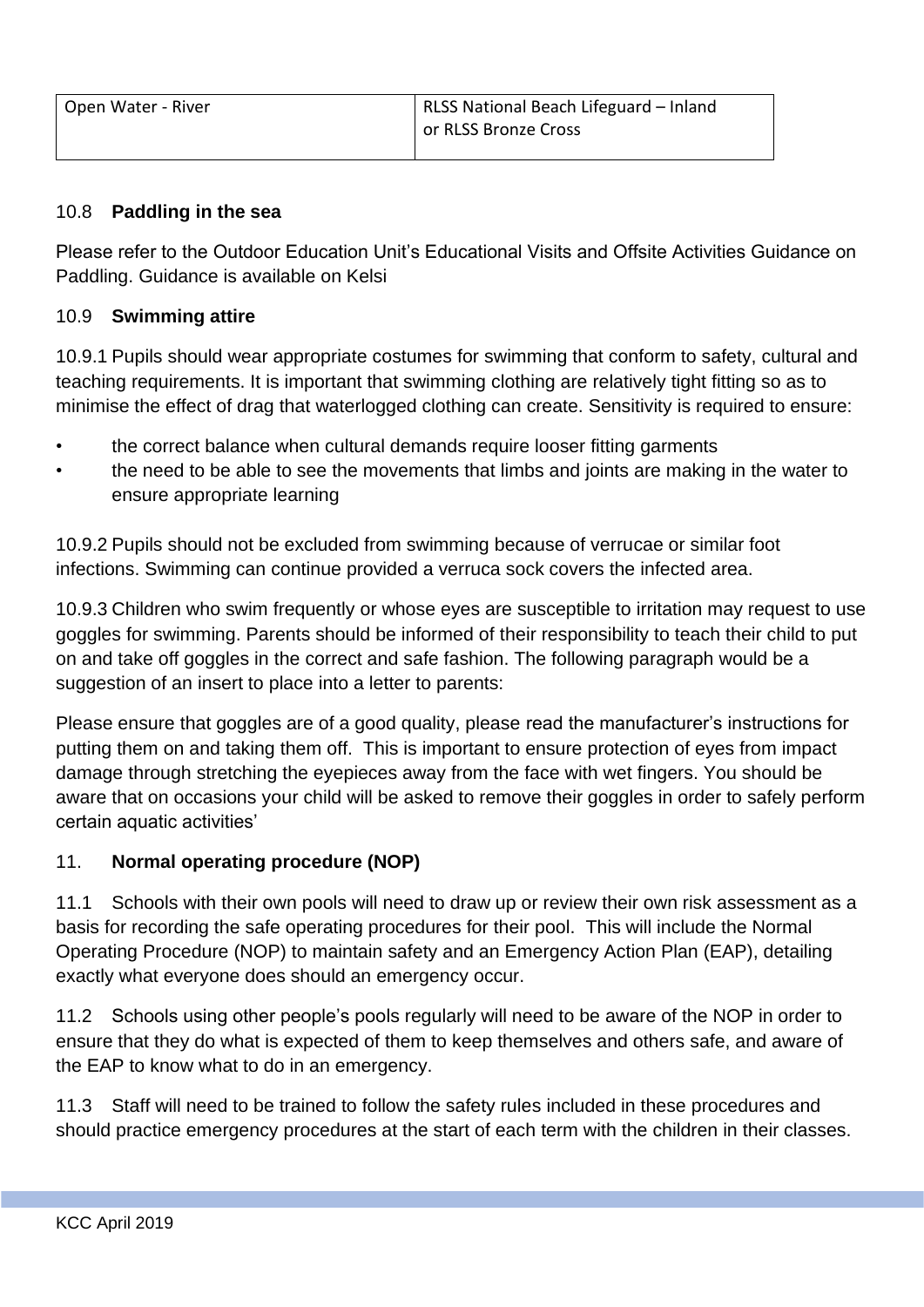11.4 Training in the NOP and EAP should be recorded by the school, signed by the person giving the training and records kept for a period of at least five years.

## 11.5 **Guidance for schools with pools – writing a normal operating procedure:**

• draw a plan of the pool, noting dimensions and depths; features and equipment; entry points and the emergency exit routes; pool alarms; fire alarms and any other relevant information. Include the pool address, telephone number and name of the responsible person and describe how the pool is to be managed and used. Also include the maximum pool bather capacity

N.B. The floor plan for the pool area may help with this

- list the key hazards to alert users to things they need to be aware of and hazards to be avoided
- record communications methods: rules for safety; arrangements for passing on safety messages to any users; any policies or pool rules or access rules for controlling groups or individuals, and procedures for the enforcement of safety rules
- rules of supervision: ratios of staff to pupils; qualifications of staff; arrangements for life guarding; training arrangements and frequency; what helpers should be doing; how and what to observe in the pool and where to be positioned
- systems of work and operational systems: lines of supervision; regular checks on pool safety to be carried out, maximum times for lifeguard to be on the pool and any other control and safety systems in place
- detailed work instructions: for instance, for pool cleaning; pool plant operation; pool testing; chemical safety; setting up equipment; use of equipment
- first aid supplies and training including the equipment to be provided and its location; arrangements for checking contents, replenishing stock, first aiders, first aid training, disposal of sharps, dealing with blood and vomit spillage and the reporting and recording of incidents and accidents
- details of alarm systems and other emergency equipment: their location; operation; arrangements of testing; maintenance and action if sounded

A template to assist in the preparation of a normal operating procedure can be located at appendix B

#### **Include in the normal operating procedure**

#### 11.6 **Teacher position**

11.6.1 The swimming teacher in charge of the group shall be teaching from the side of the pool where the whole group can be seen and from where feedback can be given on the performance of each individual in the group.

11.6.2 There may be some circumstances in which it is appropriate for the teacher or a classroom assistant to be in the water supporting individual children, but this would be the exception rather than the rule and only following a careful risk assessment of all the potential factors at play (depth of water, pupil ability, use of flotation aids, size of pool, number and age of pupils, life guarding arrangements).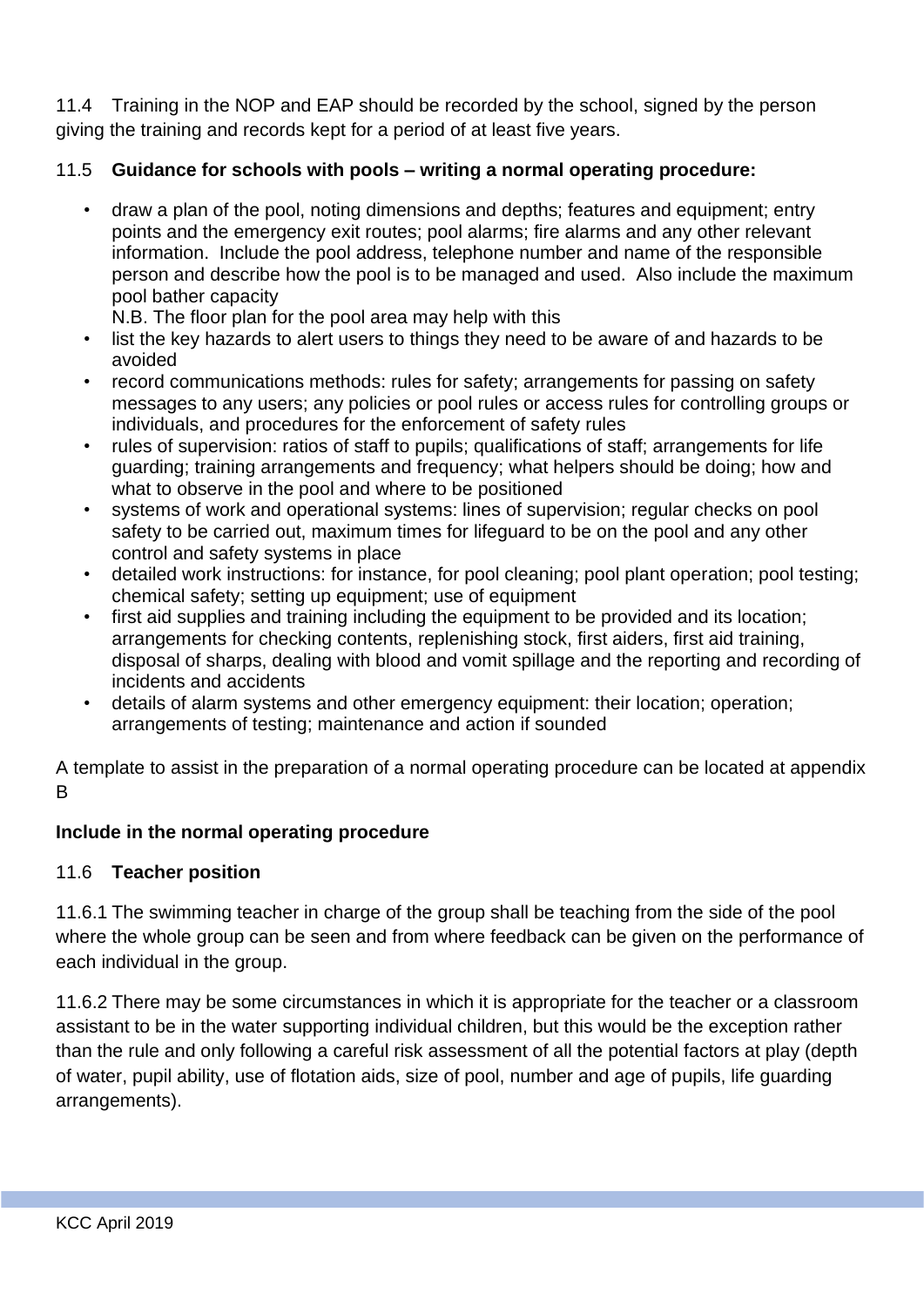11.6.3 The teacher or assistant in charge of a group must ensure that at all times they can see all the pupils and NEVER turn their back on a group or position themselves so that pupils are behind them.

11.6.4 When teaching or instructing non-swimmers or weak swimmers in duck diving or underwater swimming the teacher of the group should be positioned on poolside at the point nearest to that activity, but so that they can also see the rest of the class.

11.6.5 If there is glare on the pool surface and the bottom of the pool cannot be clearly seen:

- In an indoor pool coat or obscure the window letting the light in and/or move to a position so that anything on the bottom of the pool can be seen.
- In an outdoor pool the teacher / lifeguard should position themselves so that the light does not bounce back into their eyes as glare

11.6.6 Teachers with a pastoral role (normally teachers who are non-swimmers themselves) and are not involved in teaching swimming should none the less be positioned such that they are able to support the swimming instructor in the control of children but not so as to be in the way of those working on poolside. Their position must be specified in the NOP.

## 11.7 **Teacher clothing and equipment**

11.7.1 Teachers should change into suitable footwear to be able to move easily around poolside and not bring outdoor dirt onto the pool surround on their feet. They should wear clothes suitable to the humidity and temperatures of the pool and appropriate to the possibility of having to go into the pool to rescue a child.

11.7.2 For outdoor pools a peaked hat and polarised sunglasses may be beneficial. If teaching for prolonged periods a suitable sunscreen should be worn bearing in mind the additional reflection of the sun's rays from the water.

11.7.3 Teachers should all be equipped with a whistle and familiar with the standard signals used in most pools, to either use their whistle correctly or respond to a whistle communication from someone else:

- **one short blast** calls for attention of pool users
- **two short blasts** call for the attention of a lifeguard or member of staff
- **three short blasts** indicate a lifeguard taking emergency action
- **one long blast** calls for the pool to be cleared

#### 11.8 **Safety equipment**

11.8.1 All pools must be equipped with a means of raising an alarm and summoning support in the event of an accident or incident. Ideally this will be an emergency button which activates a siren or a telephone giving direct contact with the emergency services.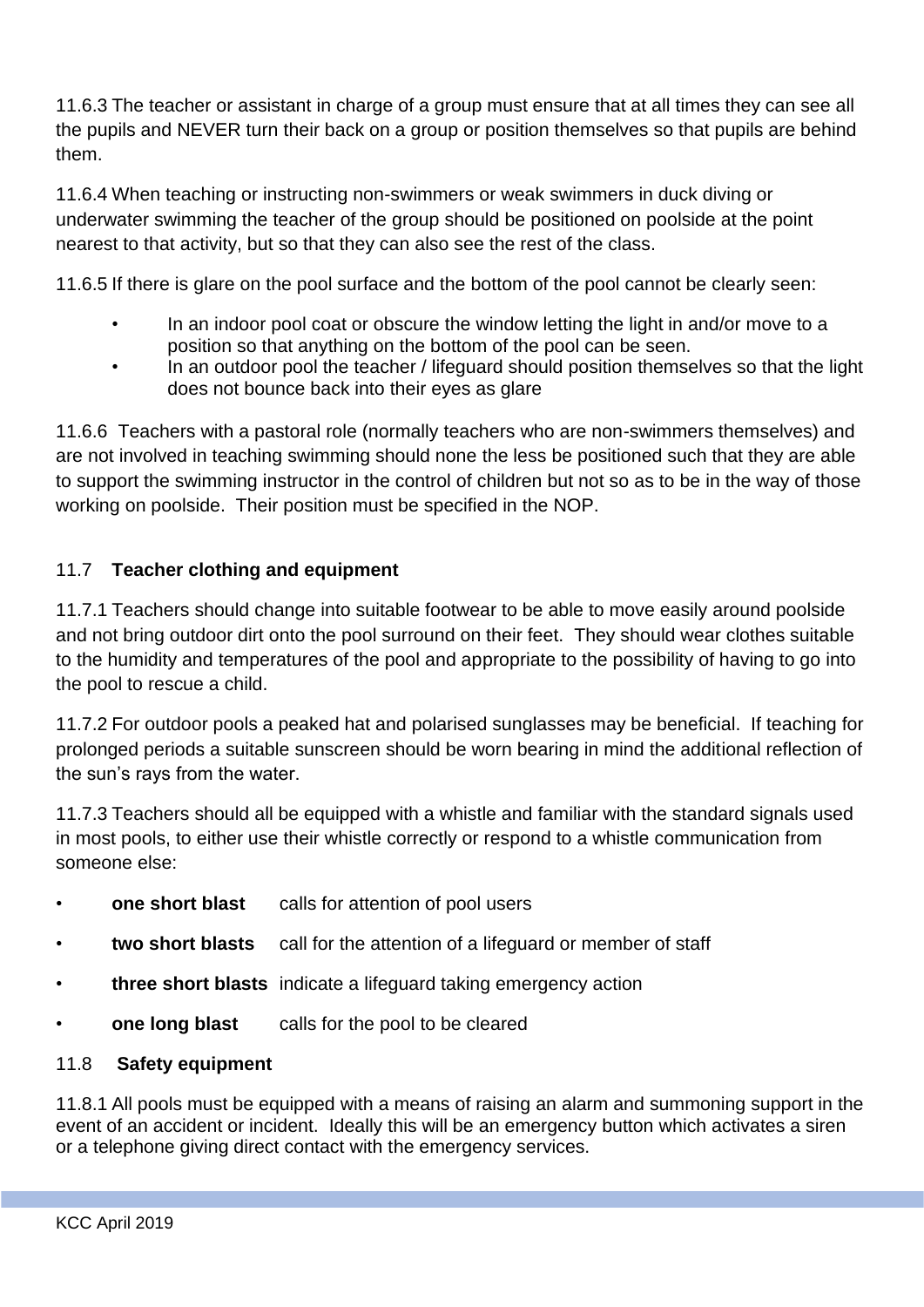11.8.2 There should be a long pole at either side of the pool to reach and rescue anyone in difficulties and therefore minimising the need to enter the water.

11.8.3 Adequate buoyancy aids and first aid equipment, including a blanket should be immediately to hand.

11.8.4 Pool depths should be clearly marked on the walls of the pool and teachers should explain their significance to pupils, especially beginners. In school open air pools this could be a painted depth line on the fence so that children can stand next to it to see where the water will come up to when they get in.

11.8.5 All signs should be compliant with the Safety Signs and Signals Regulations 1996 third edition.

11.8.6 A pool divider, usually a rope, should be positioned to separate deep from shallow water when non-swimmers are present.

11.8.7 All pools should be able to be locked off and isolated to prevent unauthorised access when not manned. Failure to achieve this is a major cause of accidents in school and private pools.

#### 11.9 **First aid arrangements**

11.9.1 All establishments must make sure that they regularly check the arrangements for first aid on a regular basis.

- 11.9.1.1 In school pools: There must be a qualified first aider (First Aid at Work) available at all times that the pool is in use. This can be a member of school staff. When a hiring takes place, the hirer must be able to provide a first aider.
- 11.9.1.2 In public and other pools: It is the responsibility of the pool operator to ensure that there is a first aider on site or to ensure that the school provides their own first aider.
- 11.9.2 In the event of an accident occurring which requires first aid, this must be recorded on the accident form of the pool being used and the school should request a copy for their own records.
- 11.9.3 Accidents where a pupil is taken directly to hospital should be reported under the Reporting of Injuries, Diseases and Dangerous Occurrences Regulations 2013 (RIDDOR).

#### 12. **Emergency Action Plans**

- 12.1 An emergency action plan details what everyone should do in the event of a reasonably foreseeable emergency. This might include but not limited to:
	- overcrowding
	- disorderly behaviour
	- assault
	- lack of water clarity
	- fire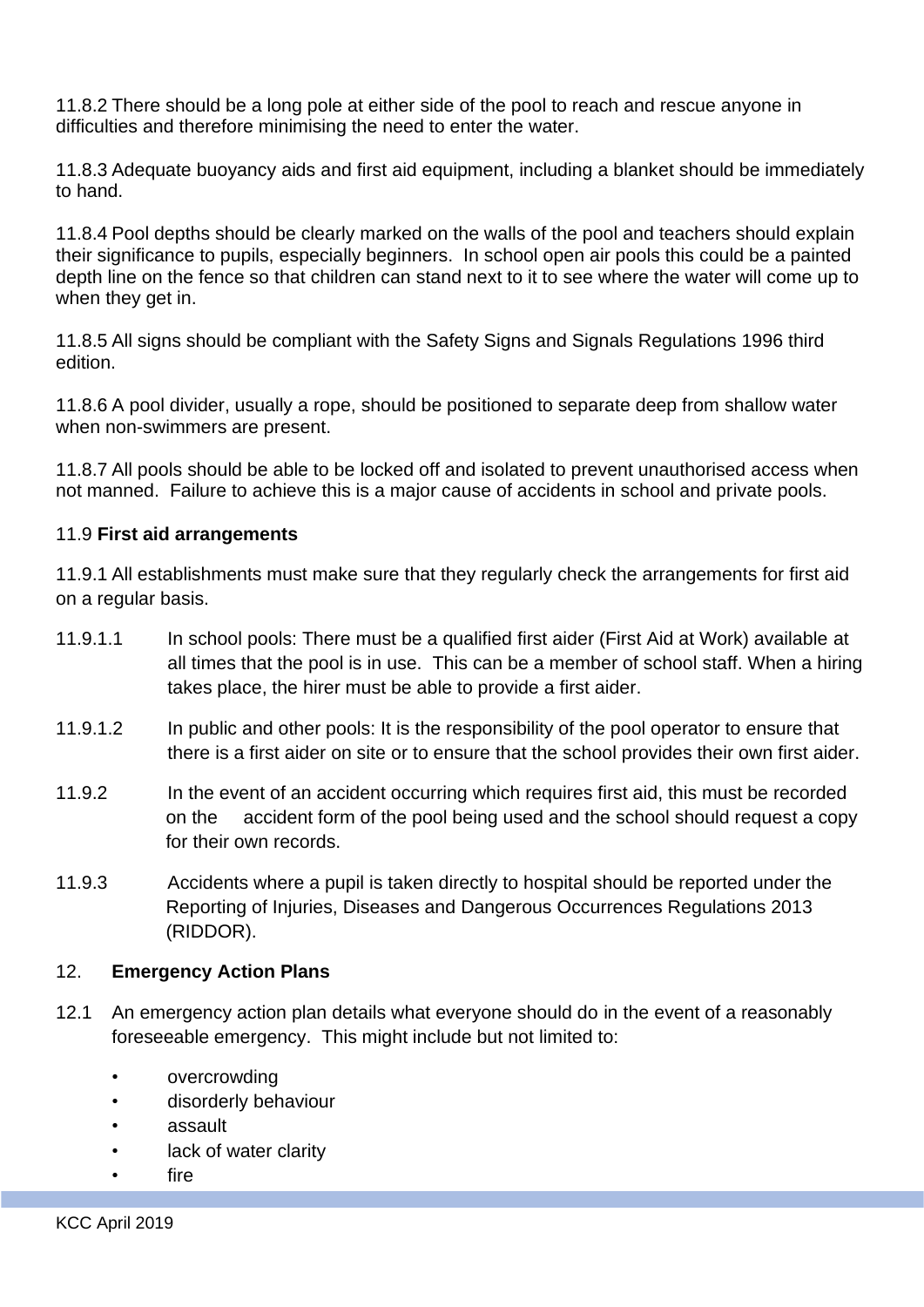- bomb threat
- structural failure
- emission of toxic gases
- serious injury to swimmer
- discovery of a casualty in the pool

12.2 The procedure should explain how to clear the pool and/or evacuate the building / site, the roles of all the staff involved, how to call for help and what help to give to the people involved.

12.3 All staff likely to be involved in this procedure and all outside user group leaders who may be affected need to be trained to ensure their effectiveness in an emergency. This explains the need for all user groups to be aware of the EAP and in a public pool this is an excellent reason for running evacuation drills when the public are using facilities.

12.4 Notices need to be displayed to advise pool users of the arrangements in the event of an emergency.

12.5 Exit doors and signs, firefighting equipment and alarm points need to be checked regularly to ensure that they are working and accessible

12.6 All fire doors must be operable without the aid of a key at all times when the pool is in use. These should be checked at the start of every day as well at the start of every session.

## **A template to assist in the preparation of an EAP Is attached at Appendix C**

#### 13. **Pool rules**

13.1 The pool rules should be explained to all pupils before their first swimming lesson. Pupils should be reminded at the start of each term, ideally when the emergency procedures are tested with pupils and staff.

- never go onto poolside until a member of staff is present
- do not enter the water until instructed to do so
- no running on poolside
- no chewing gum or eating sweets or other food on poolside
- no shouting or whistling
- no jumping in or diving in, except under instruction
- no pushing others in
- no holding others under the water or deliberately splashing them
- no jewellery to be worn
- no outdoor shoes on poolside
- swim caps to be worn if requested
- to leave the pool on one long blast of the whistle
- follow all instructions from staff and obey them promptly

13.2 Pool rules may vary from pool to pool and a copy should be provided to schools using public pools, together with the NOP, in advance of pool hire.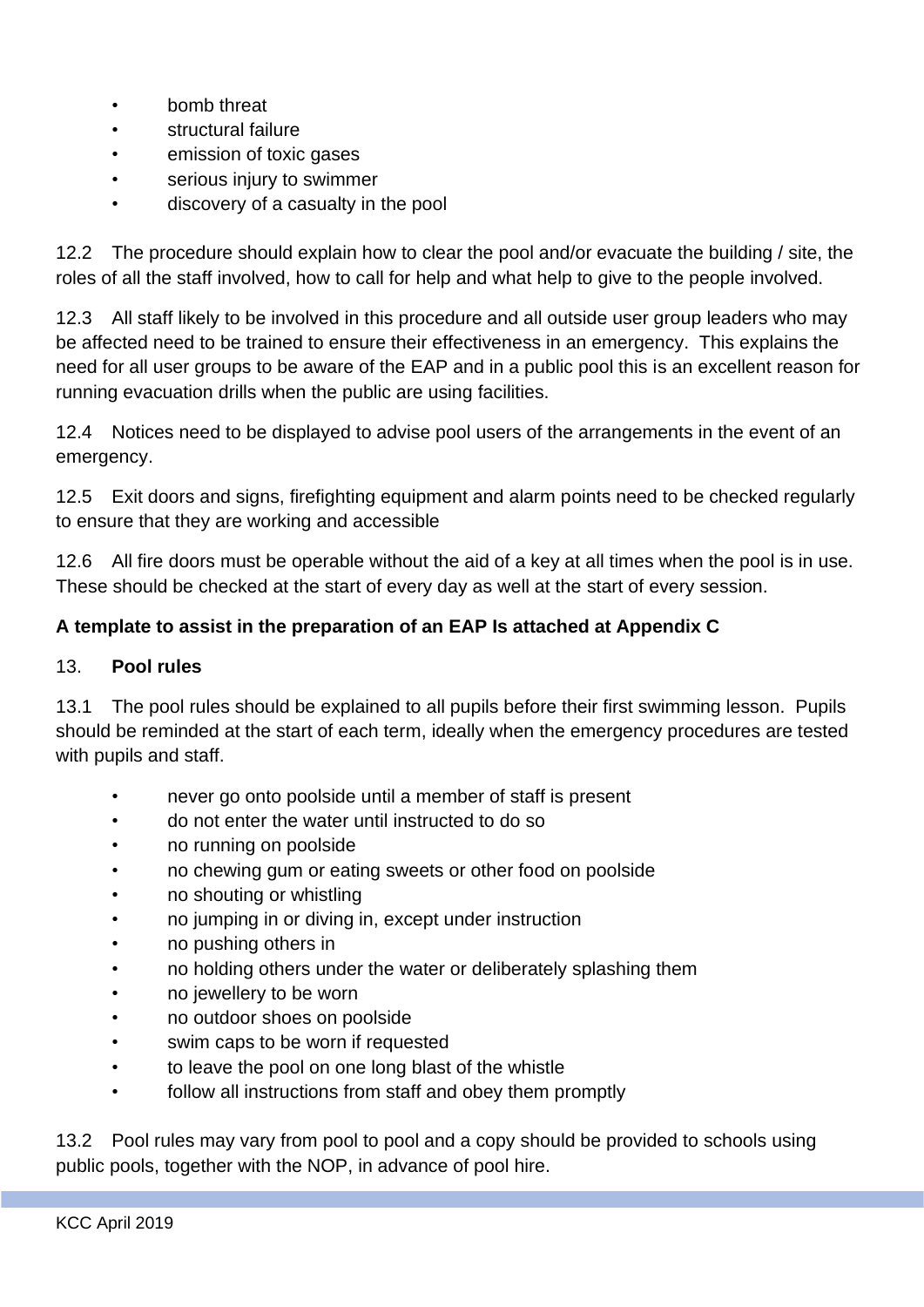13.3 There are also rules for lifeguards to follow to ensure that they remain vigilant at all times. Where appropriate\* these techniques should also be practiced by school staff in supporting qualified lifeguards.

- never leave the poolside unattended\*
- always secure poolside against unauthorised access when it is not manned\*
- never turn their backs on the pool or engage in any behaviour which results in not watching the pool when on lifeguard duty\*
- divide the area up into zones and use techniques to constantly scan the area, counting heads, watching out for vulnerable or weak swimmers\*
- keep alert, move position every five minutes or so sit, stand, patrol
- rotate off poolside at least once in every hour

#### 14. **Diving**

14.1 Additional hazards are created when swimmers are allowed to dive into the pool. These need to be carefully managed.

- teaching diving should only be undertaken by a specialist teacher
- no diving shall be permitted in less than 1.5 metres of water depth or with less than 7.6m forward clearance
- only very flat horizontal dives should be permitted
- diving blocks and stages must conform to Federation International de Natation (FINA) /ASA regulations

#### 15. **Conditions of hire**

15.1 Pool operators cannot delegate responsibility for what happens in their pools, therefore if a school pool is hired to an outside organisation the school will need to ensure that the outside organisation will use the pool in a safe manner.

#### 16. **Child protection**

16.1 The Local Authority and the school will have their own child protection policies and procedures in addition to this the pool should have as well. It is important that the pool procedures relate to those of the Local Authority. Details of this should preferably be within the conditions of hire.

16.2 Each pool should have a designated person with responsibility for child protection who should liaise with the designated teacher in the event of a concern about a child. The name of this person at the pool should be publicised to school and public users in order that concerns can be reported to them.

16.3 All persons working with children should have an up to date DBS check. This includes parent helpers who may sometimes support swimming lessons.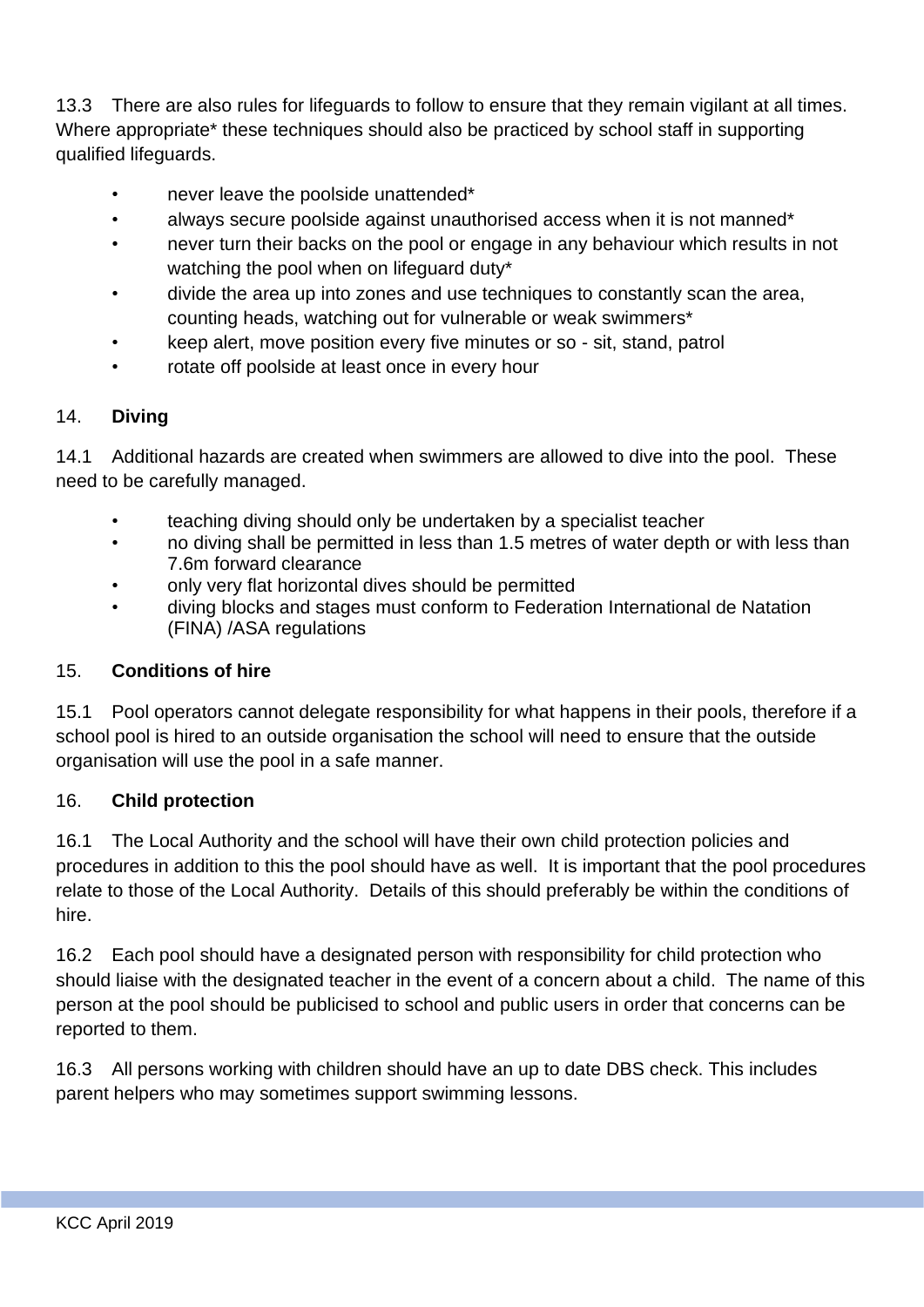16.4 Care should be taken in changing rooms to ensure that the appropriate ratios and gender of staff are present to supervise children and that children are safeguarded from members of the public.

16.5 Staff must report any unexplained marks or bruises noticed on a child during changing to the schools designated person immediately.

16.6 When supervising children changing or assisting them with their swimming, pool and school staff and AOTTs should avoid physical contact with children unless it is:

- essential to develop a swimming skill or technique
- to treat an injury
- to prevent an injury
- to prevent them getting into difficulty
- to meet the requirement of the activity (e.g. Lifesaving)
- to lift or manually support a child with disabilities

In these circumstances the adult should explain the reason for the physical contact to the child. Unless the situation is an emergency the adult should ask the child for permission. If children have disabilities, they and their carers need to be involved in deciding what assistance should be offered and the child should be treated with dignity and respect.

16.7 Where a child sustains an injury and any first aid is administered the parents/carers should be informed as soon as is possible. Details should be recorded and retained by the school in line with normal retention of accident forms. Accidents and incidents which occur at a public pool should also be recorded by pool staff on their forms for their records.

16.8 In the event of a child needing to be taken to hospital for treatment, a representative from the school must always accompany the child. If this leaves the school group short of staff at the pool, then the school should be informed to seek additional staffing for the group. The parent/carer of the child should be informed as soon as is possible.

16.9 Staff and AOTTs should avoid placing themselves at risk by being alone with a child and should ensure that wherever possible there are other responsible persons around and that they are in public view.

| afPE          | <b>Association for Physical Education</b>                             |
|---------------|-----------------------------------------------------------------------|
| <b>AOTT</b>   | <b>Adults Other Than Teachers</b>                                     |
| <b>CPD</b>    | <b>Continuing Professional Development</b>                            |
| <b>CIMSPA</b> | Chartered Institute for the Management of Sport and Physical Activity |
| <b>DBS</b>    | Disclosure & Barring Service                                          |

#### 17. **Acronyms & abbreviations**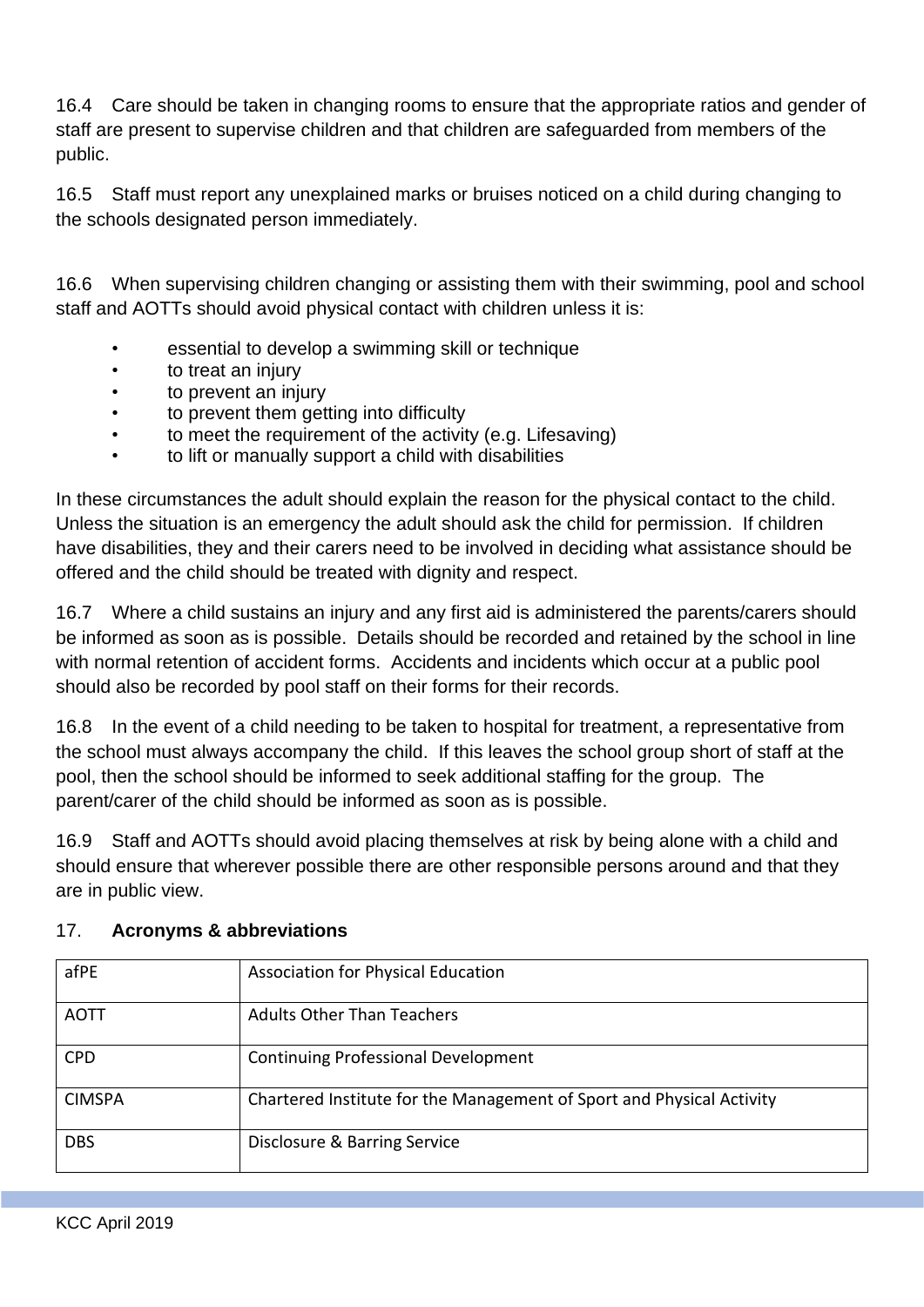| <b>DCMS</b>   | Department for Culture, Media & Sport                                     |
|---------------|---------------------------------------------------------------------------|
| <b>DCSF</b>   | Department for Children, Schools & Families (formerly DfES)               |
| EAP           | <b>Emergency Action Plan</b>                                              |
| <b>FINA</b>   | Federation Internationale De Natation (International Swimming Federation) |
| <b>HLTA</b>   | <b>Higher Level Teaching Assistant</b>                                    |
| IEP           | <b>Individual Education Plan</b>                                          |
| LEA           | Local Education Authority                                                 |
| <b>NaRS</b>   | National Rescue Standard Pool Safety Award                                |
| <b>NOP</b>    | <b>Normal Operating Procedure</b>                                         |
| <b>NPLQ</b>   | National Pool Lifeguard Qualification                                     |
| PE            | <b>Physical Education</b>                                                 |
| <b>PESSCL</b> | PE, School Sport and Club Links Strategy                                  |
| PDM           | Partnership Development Manager                                           |
| <b>PWTAG</b>  | Pool Water Treatment Advisory Group                                       |
| QCA           | Qualifications & Curriculum Authority                                     |
| <b>RLSS</b>   | Royal Life Saving Society                                                 |
| SSCo          | School Sport Co-ordinator                                                 |
| <b>SSP</b>    | <b>School Sports Partnerships</b>                                         |
| <b>STA</b>    | <b>Swimming Teachers Association</b>                                      |
| TА            | <b>Teaching Assistant</b>                                                 |

# **19. Contacts**

| Health and safety unit        | 03000 418456 |
|-------------------------------|--------------|
| <b>Outdoor Education Unit</b> | 03000 413971 |